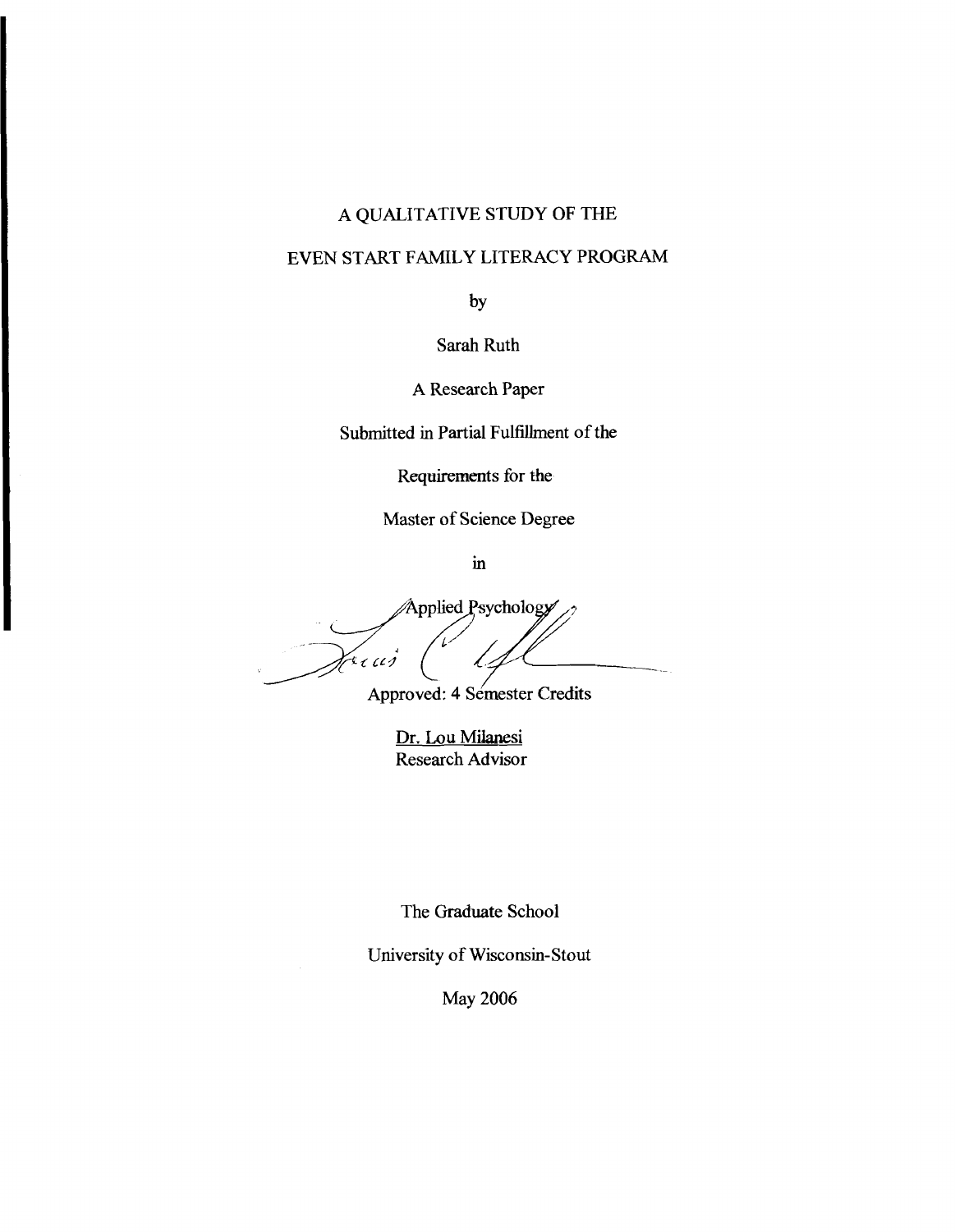## The Graduate School University of Wisconsin Stout Menomonie, WI 54871

Author: Ruth, Sarah M.

Title: *A Qualitative Study of the Even Start Family Literacy Program*  Graduate Degree/Major: MS Applied Psychology Research Advisor: Louis Milanesi, Ph.D Month/Year: May, 2006 Number of Pages: 22

Style Manual Used: American Psychological Association, **5"** edition

#### ABSTRACT

The ADVOCAP Even Start Family Literacy Program is a program which provides participating families with an integrated program of early childhood education, adult basic education, English as a second language, parenting education, and interactive literacy activities between parents and their children. As required by the stipulations in the Even Start Family Literacy Grant, they are required to have a local evaluator monitor the program and report to the state of Wisconsin every year. The current evaluations that are done are strictly quantitative in nature and are outcome derived based upon the requirements of established core indicators. Recommendations for improvement of the program are derived from outcome data. A qualitative study which interviews participants would be beneficial to the program. The results of the study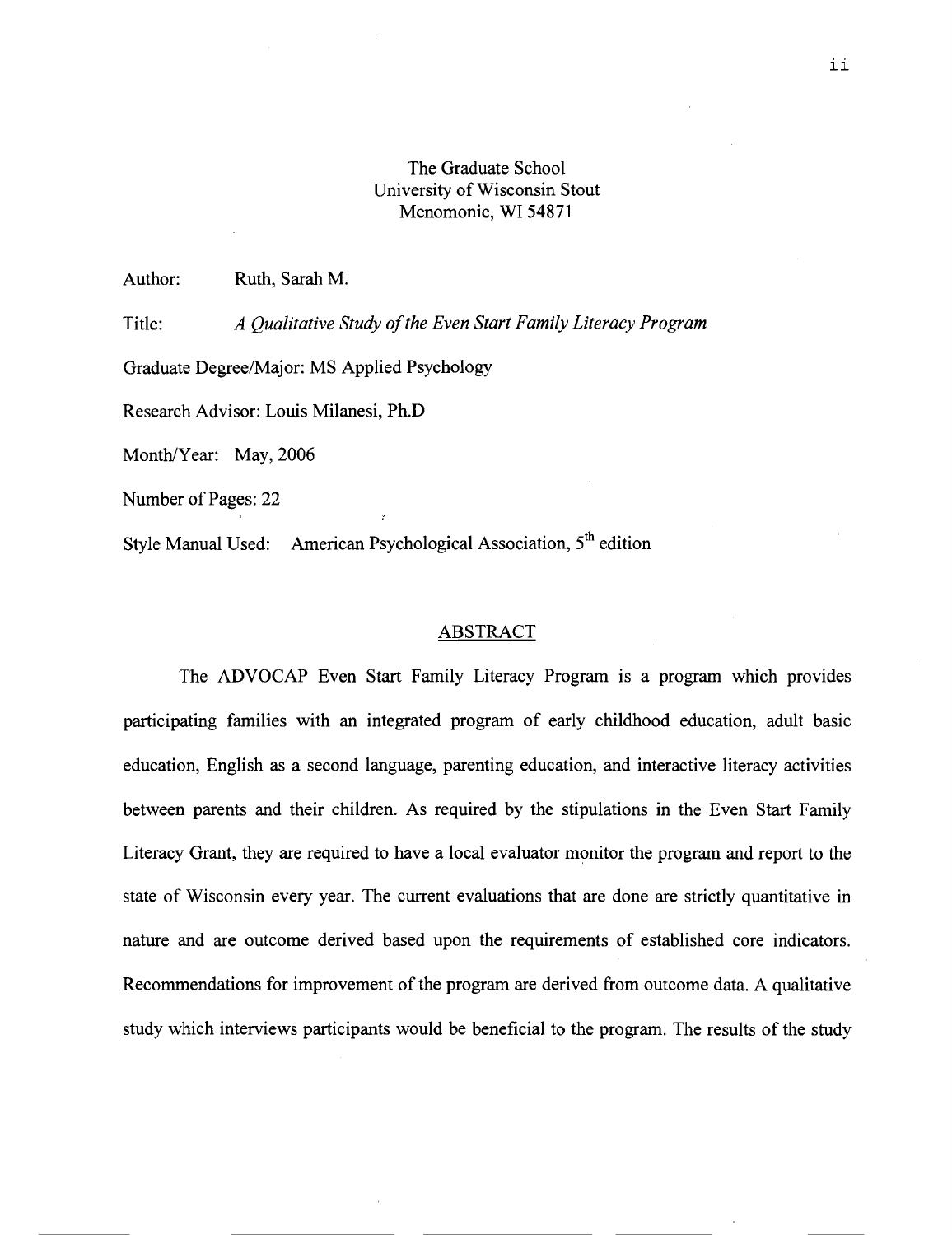would allow insight into strength and weakness areas as well as guide the improvements of shortcomings detailed in the local evaluation.

 $\sim 10^{-1}$ 

 $\sim$ 

 $\sim$ 

 $\sim$ 

 $\sim$   $\sim$ 

 $\sim$   $\sim$ 

 $\sim$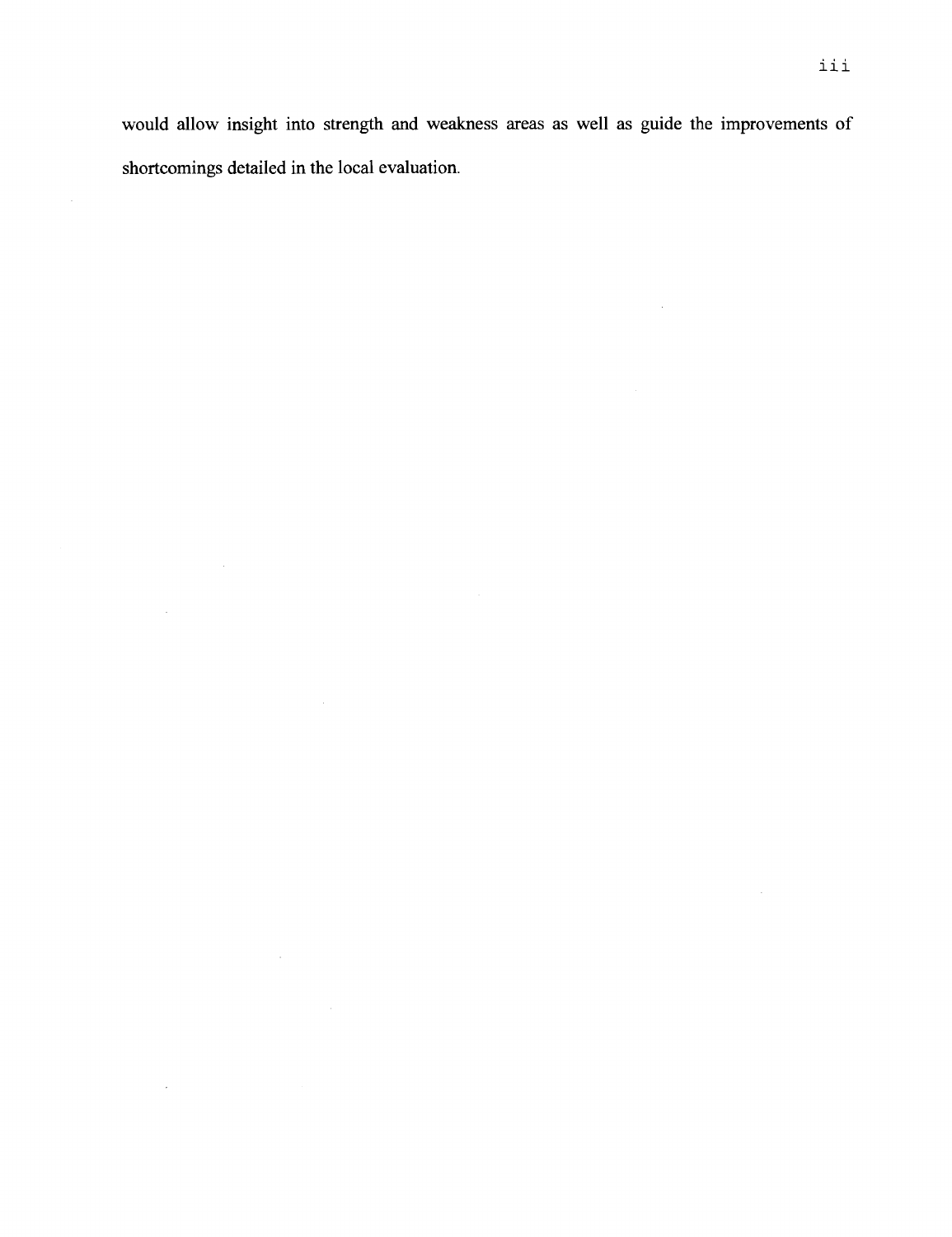| <b>CHAPTER ONE: INTRODUCTION</b> |
|----------------------------------|
|                                  |
|                                  |
|                                  |
|                                  |
|                                  |
|                                  |
|                                  |
| CHAPTER TWO: LITERATURE REVIEW   |
|                                  |
|                                  |
|                                  |
|                                  |
| <b>CHAPTER THREE: METHODOLGY</b> |
|                                  |
|                                  |
|                                  |
|                                  |
|                                  |
|                                  |
|                                  |

# TABLE OF CONTENTS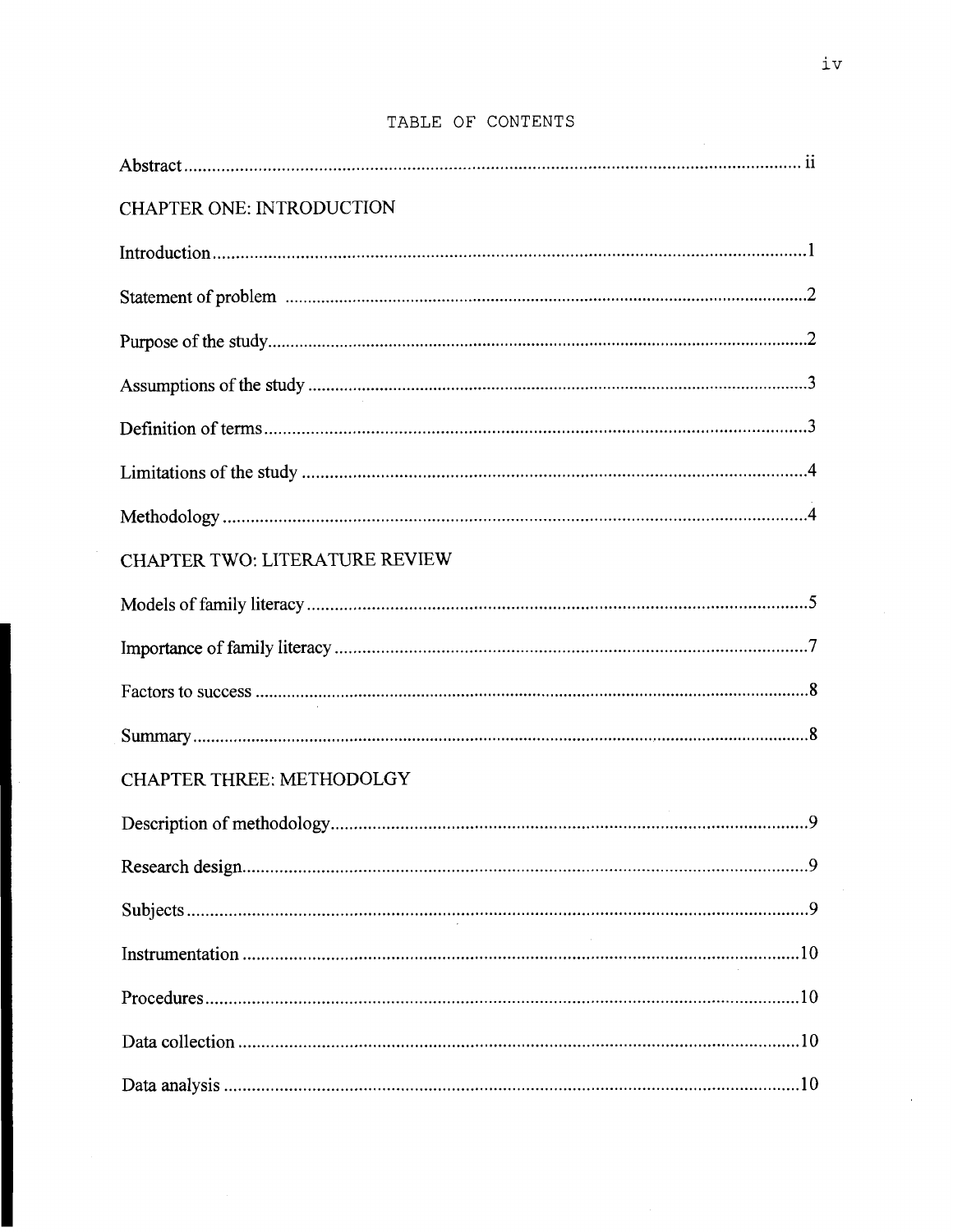| <b>CHAPTER FOUR: RESULTS</b>    |  |
|---------------------------------|--|
|                                 |  |
|                                 |  |
|                                 |  |
|                                 |  |
| <b>CHAPTER FIVE: DISCUSSION</b> |  |
|                                 |  |
|                                 |  |
|                                 |  |
|                                 |  |
|                                 |  |
|                                 |  |
|                                 |  |

 $\mathcal{L}(\mathcal{L})$  .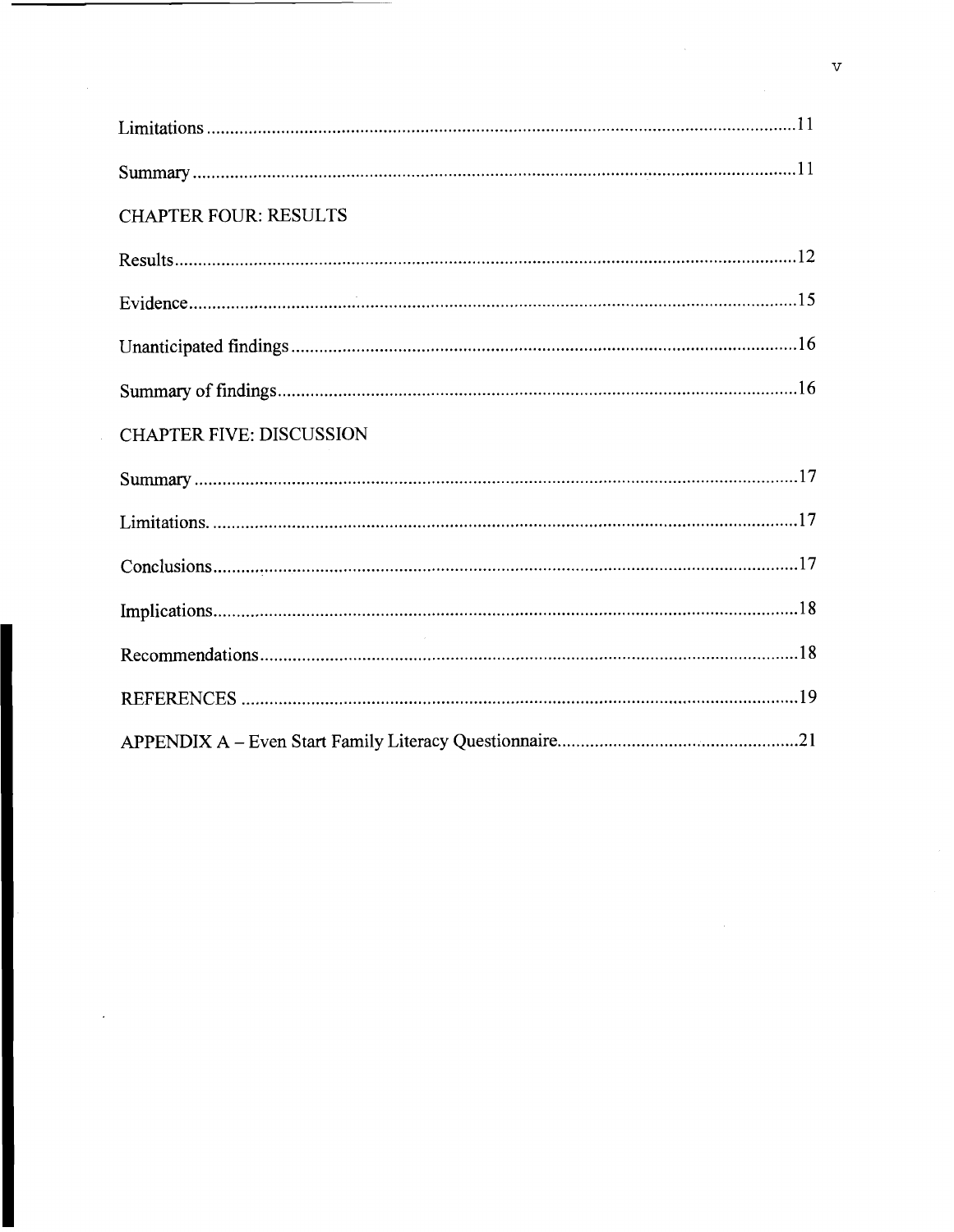#### CHAPTER ONE

#### **INTRODUCTION**

ADVOCAP is a community action agency serving the people and communities of Fond du Lac, Green Lake, and Winnebago counties in Wisconsin. ADVOCAP has a large Literacy Services Department in which the Even Start program is a part. Even Start is a family literacy program which provides educational activities that involve the parents and children together. The program invites parents to become partners in their children's education while allowing both parents and children to reach their full potential. The purpose of Even Start is to integrate early childhood education with adult literacy instruction. Even Start recognizes that parents are their child's first teacher.

The Even **Start** program would not exist without its principal partners and their contributions. Barlow Park Elementary, Moraine Park Technical College (MPTC), Ripon College, and the University of Wisconsin Extension Services (UW-Extension) are the four key contributors. Other collaborators include the Job Center, Ripon Public Library, Princeton Public Library, Kingston Public Library, Markesan Public Library, Waupun Public Library, Green Lake Public Library, Berlin Public Library, CESA *6* and the Fond du Lac and Green Lake County Department of Health and Human Services.

- Barlow Park Elementary Provides classroom space, offers family and education  $\bullet$ program opportunities, onsite supervision for scheduled activities and after school programs, provides child care, and custodial, administrative, and staffing support.
- Moraine Park Technical College (MPTC) Provides and English Language Learner  $\bullet$ (ELL) and ABE instructors at the Barlow Park site, availability of the GOAL lab for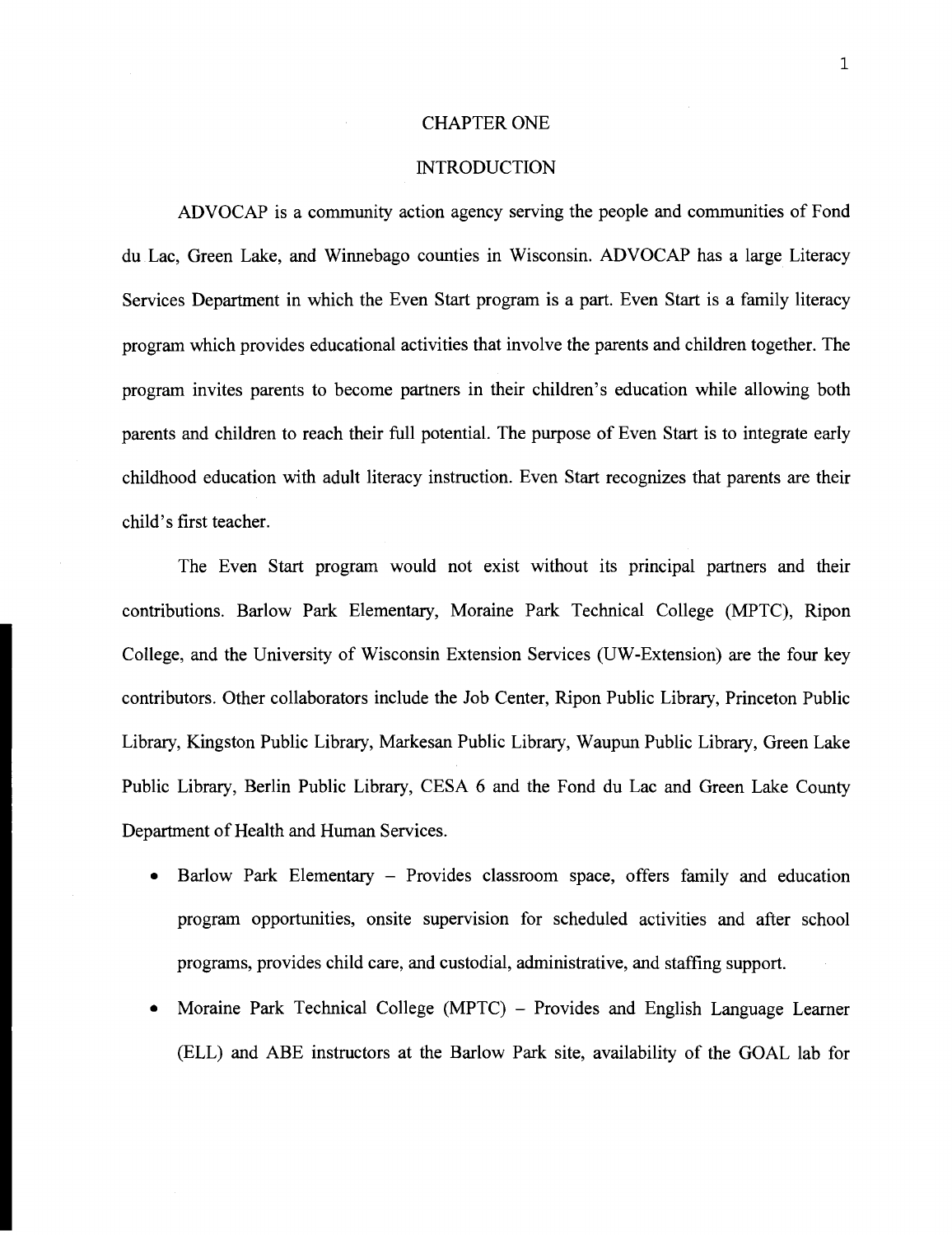GED's in Berlin, and in service training, community outreach, technical training, and administrative support.

- Ripon College Provides student volunteers that provide ESL tutoring instruction through the community ELL class.
- University of Wisconsin Extension Services (UW-Extension) Provides family living agents that teach monthly parenting classes.

## *Statement of the problem*

The Even Start Family Literacy program receives federal grant money. The stipulations of the grant require that a quantitative evaluation be done by a qualified individual once per year. Currently, the quantitative study indicates there is a consistent problem with certain segments of the client population. However it fails to provide information regarding why these shortfalls are observed. Further information is required to supplement existing evaluative procedures.

### *Purpose of the study*

A qualitative study would be beneficial to help identify barriers the participants have to attendance and find a means for dealing or overcoming the barriers. As a way of continuous improvement, it is also necessary to receive feedback from the participants on how they feel the program is running and any comments or concerns they may have.

*Questions, Objectives or Hypothesis*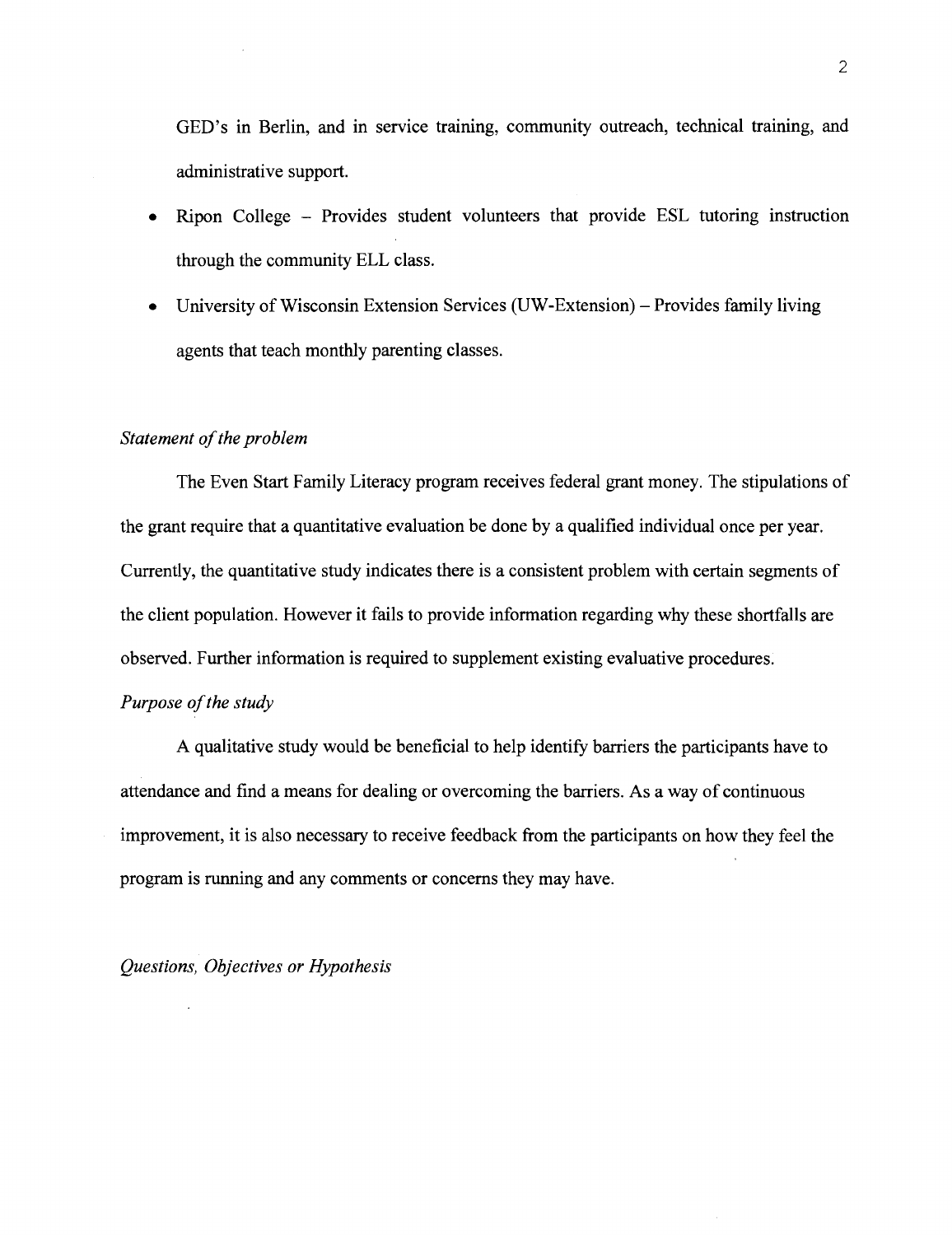Acquiring the data from a structured qualitative survey would allow the researcher to help the organization. Their data could be analyzed using content analysis to isolate common themes regarding barriers to access. Once identified, these themes could be prioritized based on their observed frequency and appropriated remediation actions plans could be developed, piloted, and deployed. Currently, the Even Start Program does not have the means to effectively examine the data.

#### *Justifications or Significance*

The purpose of the study is to obtain qualitative data from the staff of the Even Start Program. The data was derived from a recent survey that they gave to the participants themselves in order to examine reasons for lack of attendance and the need for continuous improvement. Other open ended questions were asked to examine strengths and weaknesses of the program. *Definition of terms* 

ADVOCAP - is a community action agency serving the people of Fond du Lac, Green Lake, and Winnebago Counties.

MPTC - Moraine Park Technical College

UW-Extension - University of Wisconsin - Fond du Lac, Extension

CESA 6 - Cooperative Educational Service Agency

ELL - English Language Learners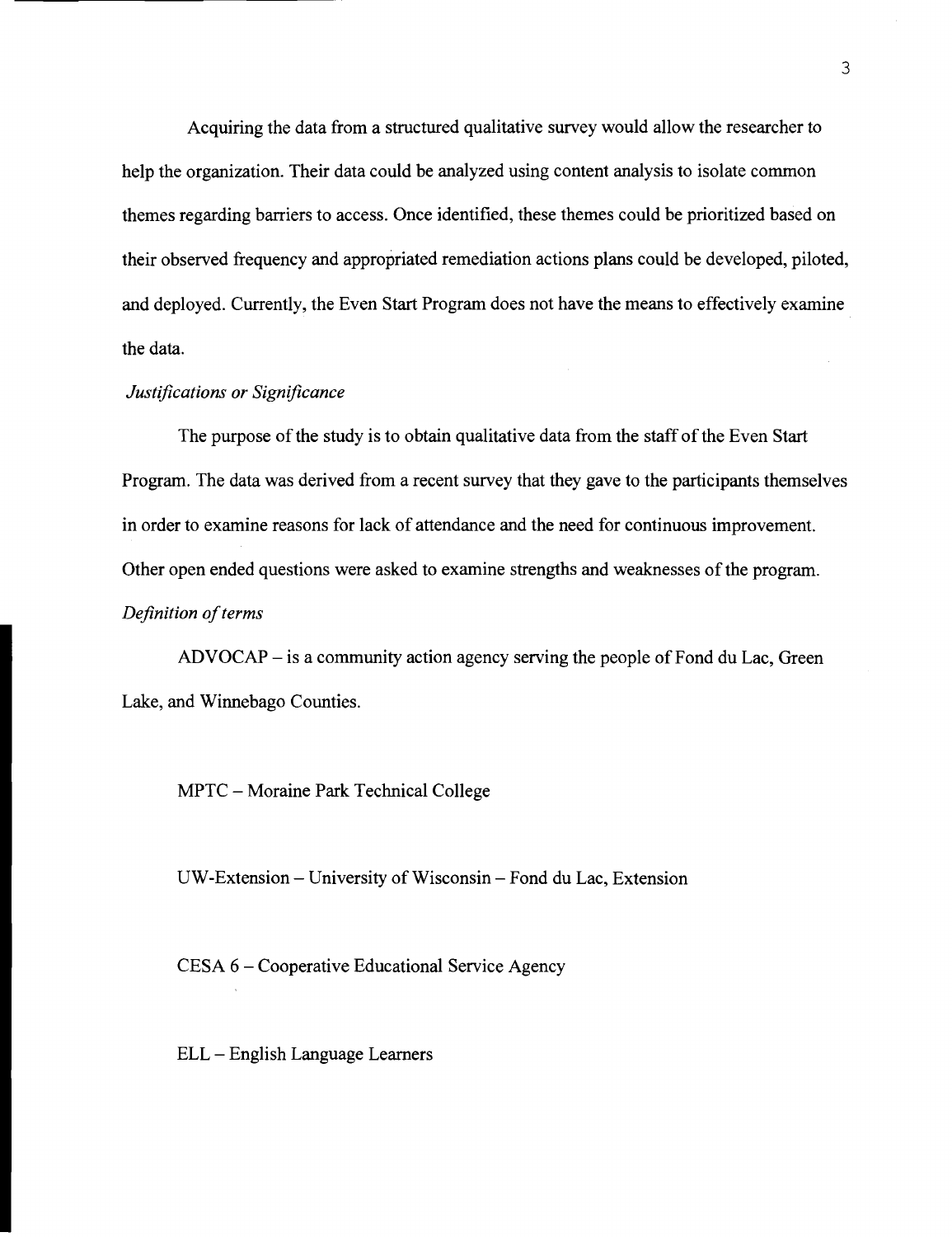ABE - Adult Basic Educatio

GED - General Educational Development

HSED - High School Equivalency Degree

SPSS - Statistical Package for Social Sciences

PACT - Parent and Child Together

# *Limitations of the study*

Due to the small nature of the initial study, external validity may be limited to a similar site. The small sample size restricts the study to only descriptive statistics. Also, the low literacy skills and language barriers may have affected the way the participants answered the questionnaire.

## *Methodology*

The methodology consists of a questionnaire that was given to all the participants of the Even Start program. The questionnaire was derived from the Even Start staff based on qualitative questions they wanted to find out about the program including reasons for lack of attendance and strengths and weaknesses of the program.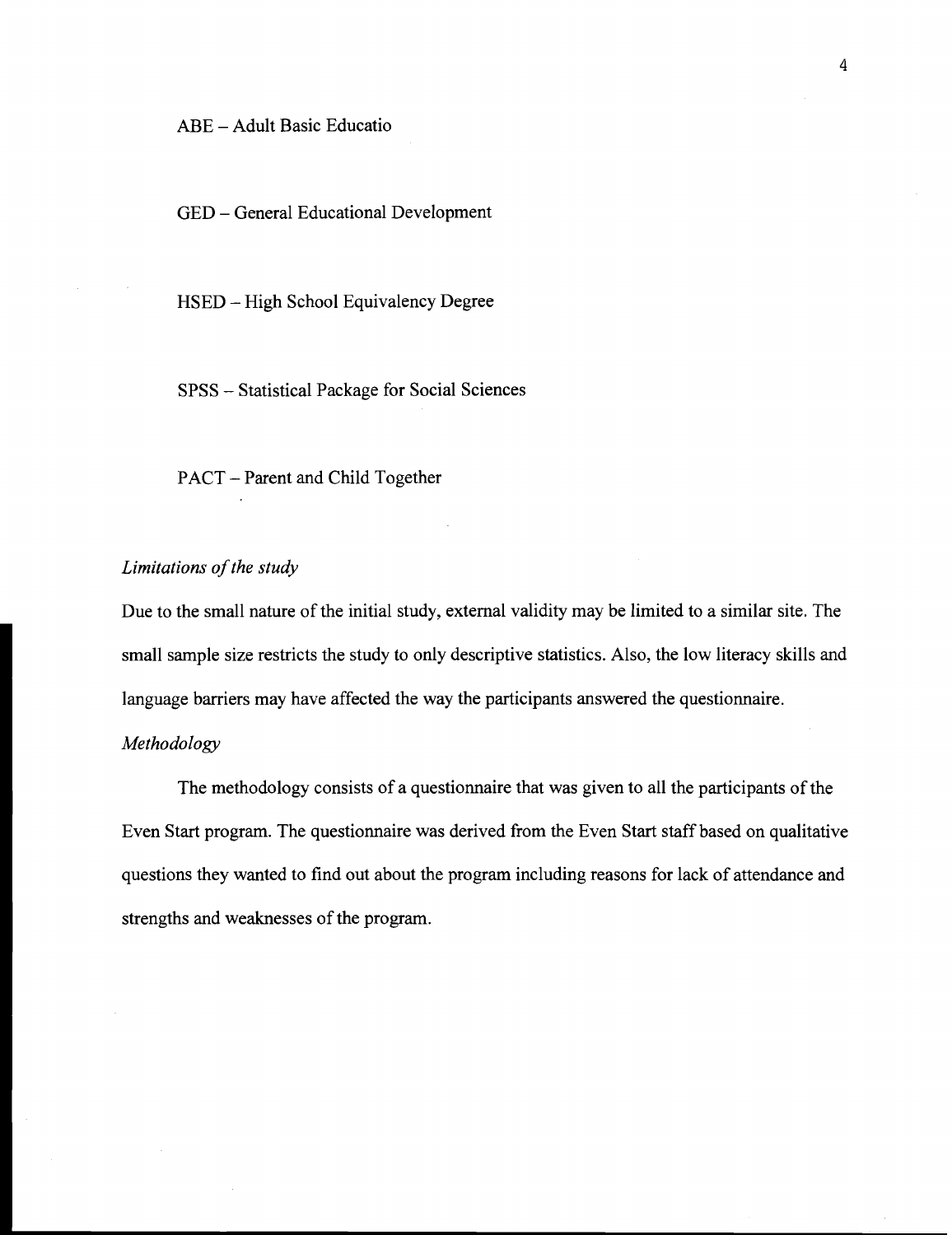#### CHAPTER TWO

### LITERATURE REVIEW

The available research in family literacy contains three main categories. These include models of family literacy, importance of family literacy, and factors to success. This review of the literature will highlight each of the three categories and expand on important elements of literacy.

According to Nuckolls 1991, Models of family literacy are very diverse and can be home based, in schools, storefronts, prisons, libraries, and other facilities, but they all share the idea that parents are the key to their child's literacy and are qualified to pass on their skills in shared literacy experience. By pushing the limits of the parent's proficiency, we can also push the limits of the student's potential (Nuckolls, 1991).

Models of family literacy that will be discussed include intergenerational literacy, PACT, ESL, and Even Start.

Intergenerational literacy is a term used to describe new instructional programs that hope to increase the reading skills, attitudes, and behaviors of adults and children and thus break the cycle of low levels of literacy. To some, the term means someone who is older (a senior citizen, and adult, or a teen volunteer) reading to someone who is younger (a preschool or elementary school child). The reading pair may be composed of family members, or the persons may be unrelated. Those intergenerational programs that are called family literacy programs denote the close relationship between the adult and child (Jongsma et al., 1990).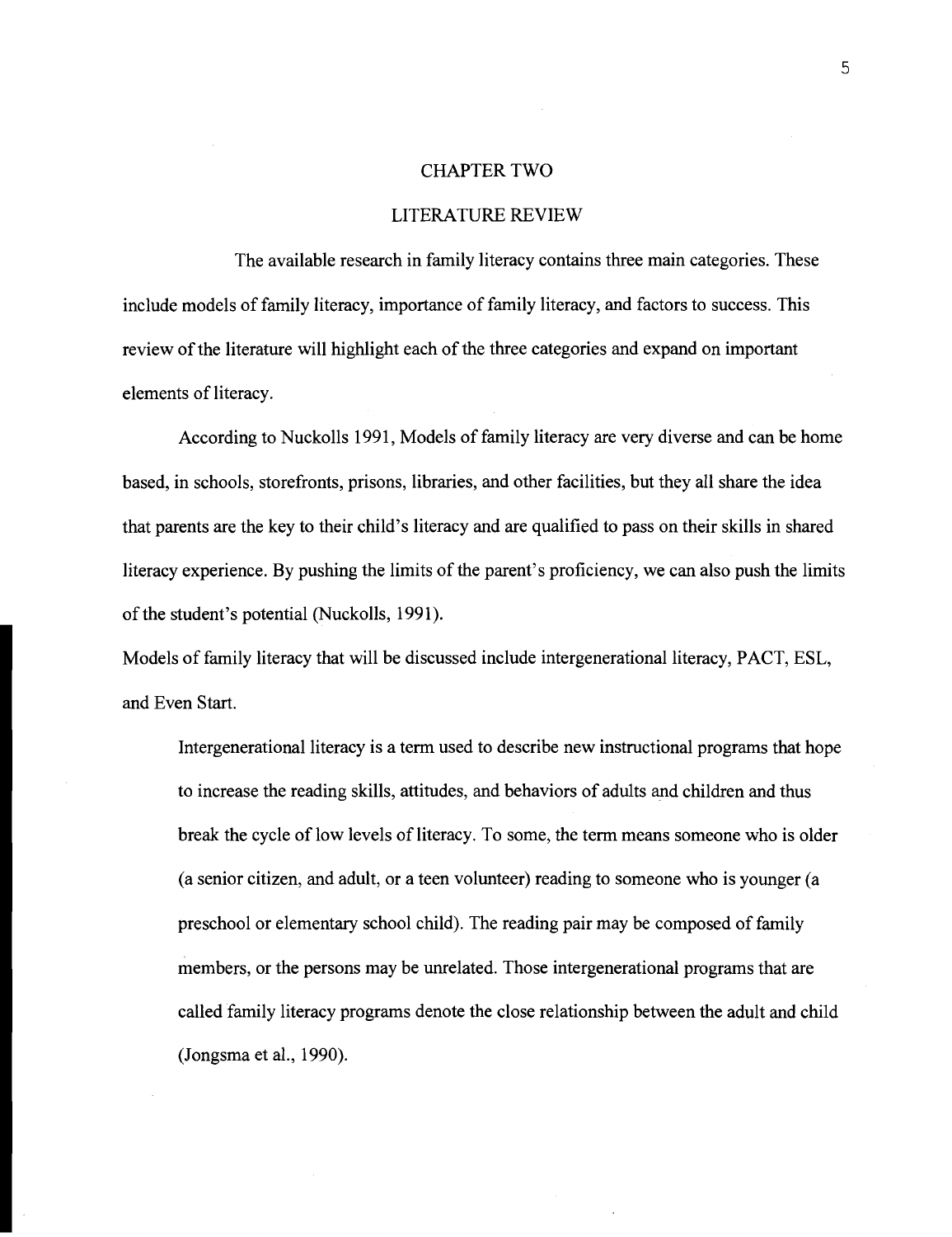The goal of intergenerational literacy is twofold. To teach the students how to fully participate in American life and to build and challenge knowledge that is already present in all families (Paratore, 2006). In order to accomplish this, children must be exposed at an early age and the child's parents' literacy skills are critical to their development. A child from a nonliterate family is at a great disadvantage, which continues as the child goes through school (Glover & Mitchell, 1991). Intergenerational literacy is the only way to break the cycle and improve both child and parents education.

PACT (parents and children together) is an attempt to partner the child, parent, and teacher together in a safe environment where both can learn new skills and learn to play together effectively. The main goals of PACT are to improve the communication skills of parents and children and help the parents learn the value of interaction and play with their children (Glover  $\&$ Mitchell, 1991). PACT is an important element of family literacy should be included in every program.

ESL is another element of family literacy. As the ESL population continues to grow, there is an increasing amount of literacy development skills needed in our country. The ESL participants are extremely eager to participate and experience exceptional benefits in terms of basic English literacy skills and enhanced employability (Fitzgerald, 1995).

One of the main forms of ESL is competency based education with includes basic survival skills include basic survival skill such as answering personal information questions, using public transportation, or obtaining food and shelter; or more academic or work related skills such as taking notes during an academic lecture, following directions for a work related task, explaining one's position on an issue, or distinguishing between fact and opinion in a newspaper article. Thus, a competency based education can be used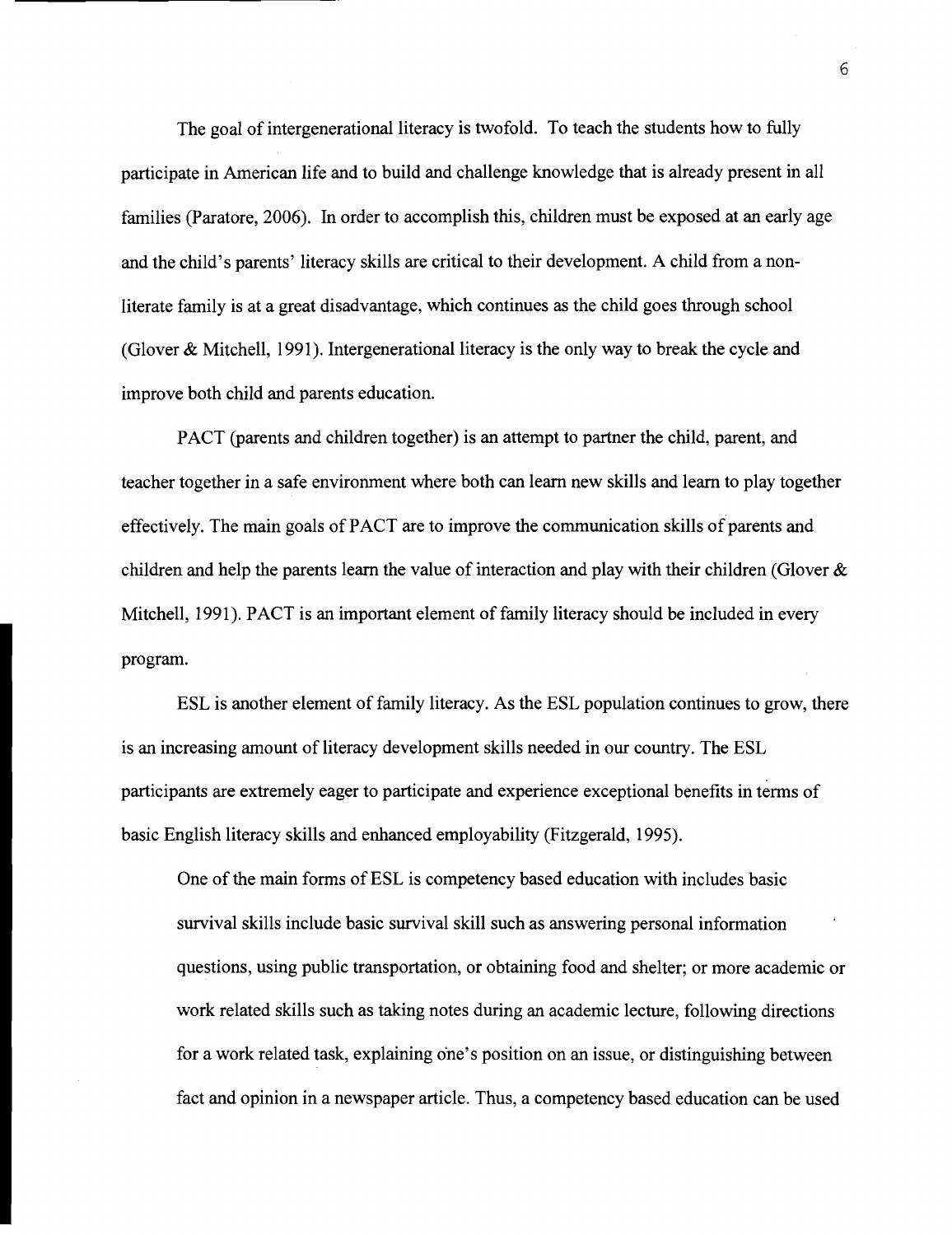for learners with academic, employment, and self enrichment goals as well as for those with basic survival goals. (Peyton & Crandall, 1995)

Even Start is a federally funded family literacy program in the U.S. which includes intergenerational literacy, ESL, and PACT. An extension of Head Start, Even Start is designed to improve the literacy level of both parents and children through curriculum that integrates early childhood education, parenting education, and adult literacy education (Yaffe & Williams, 1998). Adult participants spend *6* hours per week in either ESL or ABE classes, as well as parenting education and PACT. Children of preschool age are involved with Head Start or are tracked in the public school system. Core indicators are recorded and evaluations are completed on a yearly basis. In 1998, Yaffe and Williams report that the Even Start program reports positive outcomes for both parents and children. However, the evaluation of 18 Even Start projects found no statistically significant or educationally important impacts on Even Start Families (St. Pierre et al, 2005).

Another main category found in the literature is the importance of family literacy. The research has found that children whose family members read to them, are more likely to be able count to 20, write their name, and read or pretend to read (Holloway, 2004). Three main factors that limit the amount of time that parents can spend time reading with their children include the increase in single parent families, employment of both parents, and divorce (Smith, 1991). As a result of this, one million student drop out of high school every year and hundreds of thousands of people find themselves without a place in today's job market (Glover & Mitchell, 1991). Family literacy can help break this cycle and in turn help parents and children succeed.

The final category is the factors that make a successful family literacy program. Ownership, involvement, and understanding, recruitment and retention, as well as evaluation are

 $\overline{7}$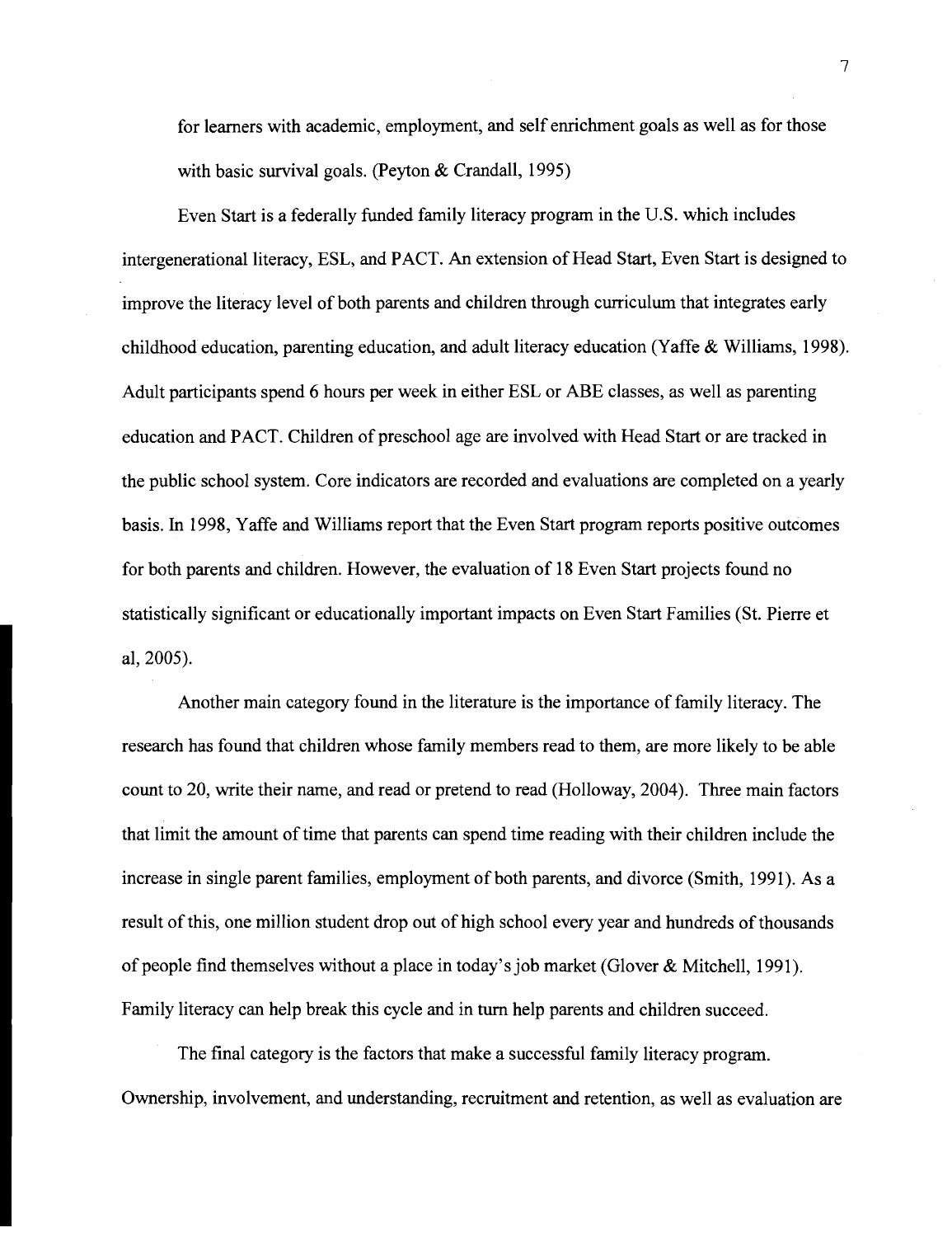important for success of literacy programs (Nuckolls, 1991). As discussed earlier, early childhood education, parent education, ESL or ABE, and PACT are all important elements to a successful program. Schools also need to be involved, view families as partners, and tailor their program to the needs of their community (Morrow, 2004).

Another element of a successful program is competent and energetic teachers. Most ESL literacy instructors work part time without contracts or benefits, and the volunteers have only 15 to 20 hours of training (Crandall, 1994). It is a difficult job and most ESL teachers would prefer to teach in a school system where the pay is better. Programs must consider this evidence and focus their budget in the correct areas.

In summary, I have discussed three main categories including models of family literacy, importance, and factors to successful programs. The literature has shown all elements of family literacy and much is to be learned from the evidence. Family literacy is extremely important and a successful program will work on multiple generations and promote the vitality of our country.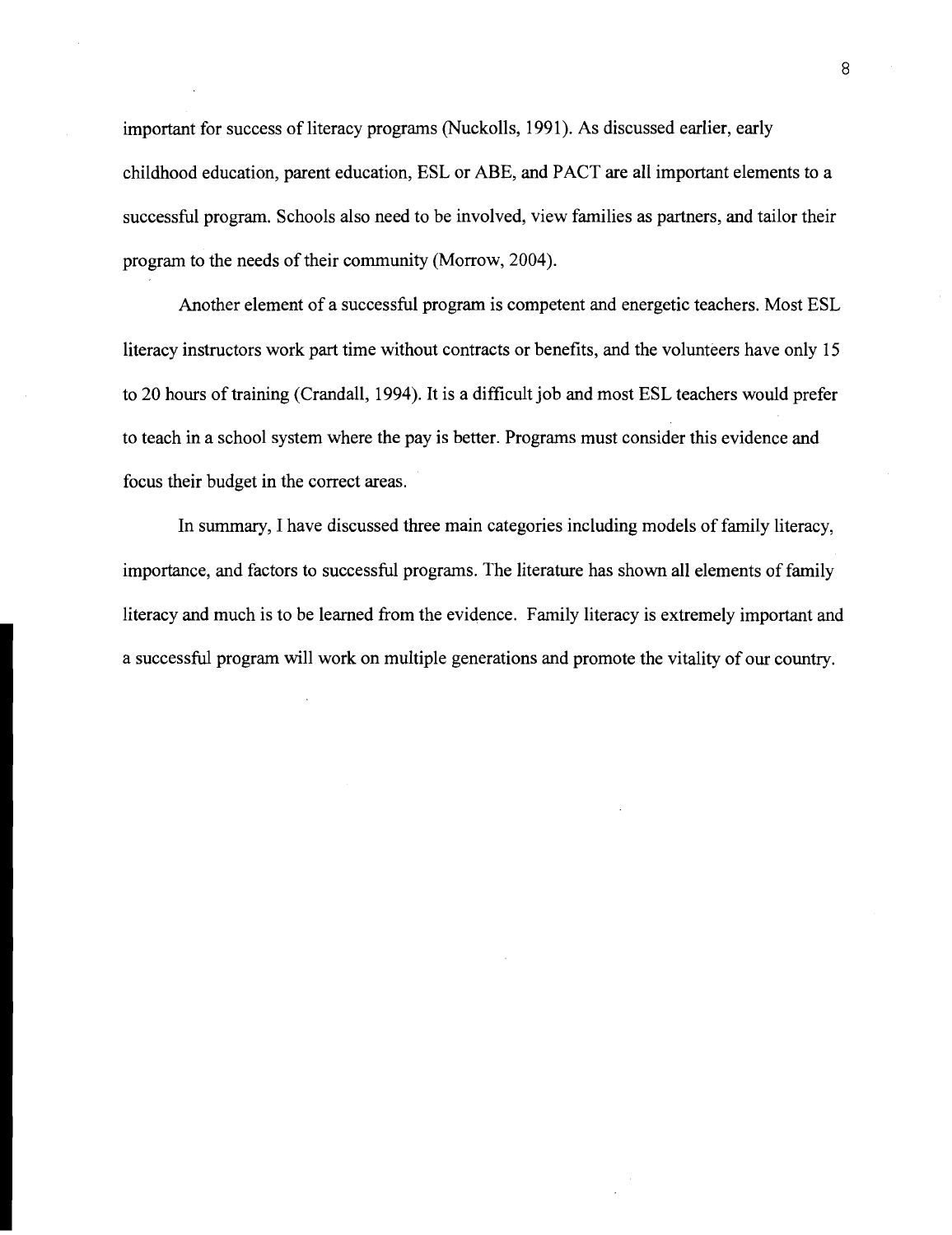# CHAPTER THREE

### METHODOLOGY

#### *Description of methodology*

The methodology that I used was a questionnaire that was derived by the staff of the Even Start program to find out information about their current participants. They also examined the quantitative evaluation that was done in 2004 and created questions based on the outcome data. *Research design* 

This was a descriptive study that used qualitative data derived from the questionnaire the staff presented to the participants. This study uses four different types of research design. First it uses content analysis to isolate the types of barriers the participants encounter as well as constructive appraisal and criticism of the program. Next, a simple frequency analysis is used to prioritize the data. This is followed by a program model development to plan remediation. Finally, logic modeling is used to organize the remediation.

#### *Subjects*

Even Start will serve 25 families, 35 adults, and 45 children in the 2005. Eligibility for the program requires that the family has at least one child under the age of 8 that has demonstrated a literacy need and is enrolled in the ADVOCAP Head Start program or Barlow Park elementary in Ripon, WI. The adult participants are at a low literacy level, trying to obtain a GED or HSED, needing to gain job skills, or are taking ELL classes.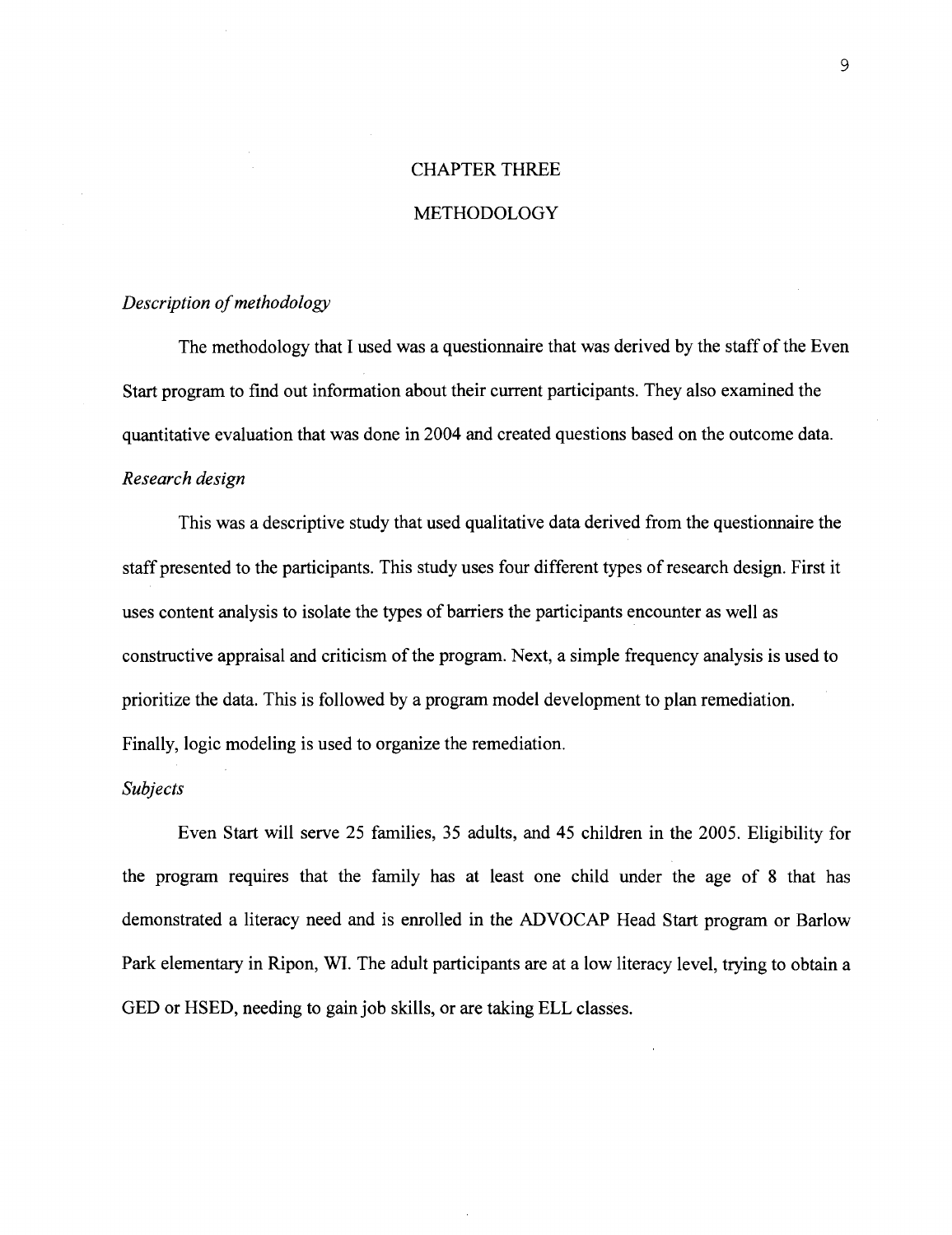## *Instrumentation*

The questionnaire was created by the staff of the Even Start Program to find out information about the program that was not clear in the quantitative evaluation. The quantitative evaluation data shows what areas of the program need improvement, but does not explain why or how to improve. The questionnaire, which is qualitative, consists of three categories including attendance, likes and dislikes, as well as continuous improvement. See Appendix A *Procedures* 

The questionnaire was administered to the participants during their regularly scheduled classroom activities at both Prairie View and Barlow Park. Ten questionnaires were sent in the mail to be returned anonymously to the main Prairie View office.

#### *Data collection*

A questionnaire was given to a member of each family involved in the Even Start Program. The adult family member was to fill out and return the questionnaire to either Barlow Park Elementary or the Prairie View Center; Assistance was available by the Even Start Staff during tutoring sessions if the adults needed help. The questionnaires were only seen by the Even Start staff and interpreter, so that confidentiality was obtained. Data collection took place from April  $1 -$ April 15 to assure each family had ample time to complete and return the questionnaire.

#### *Data analysis*

Data analysis was done using content analysis which is a way of organizing qualitative data and points out commonly used ideas or terms. Some descriptive statistics were used, but inferential statistics was not due to the nature of the data and the small sample size.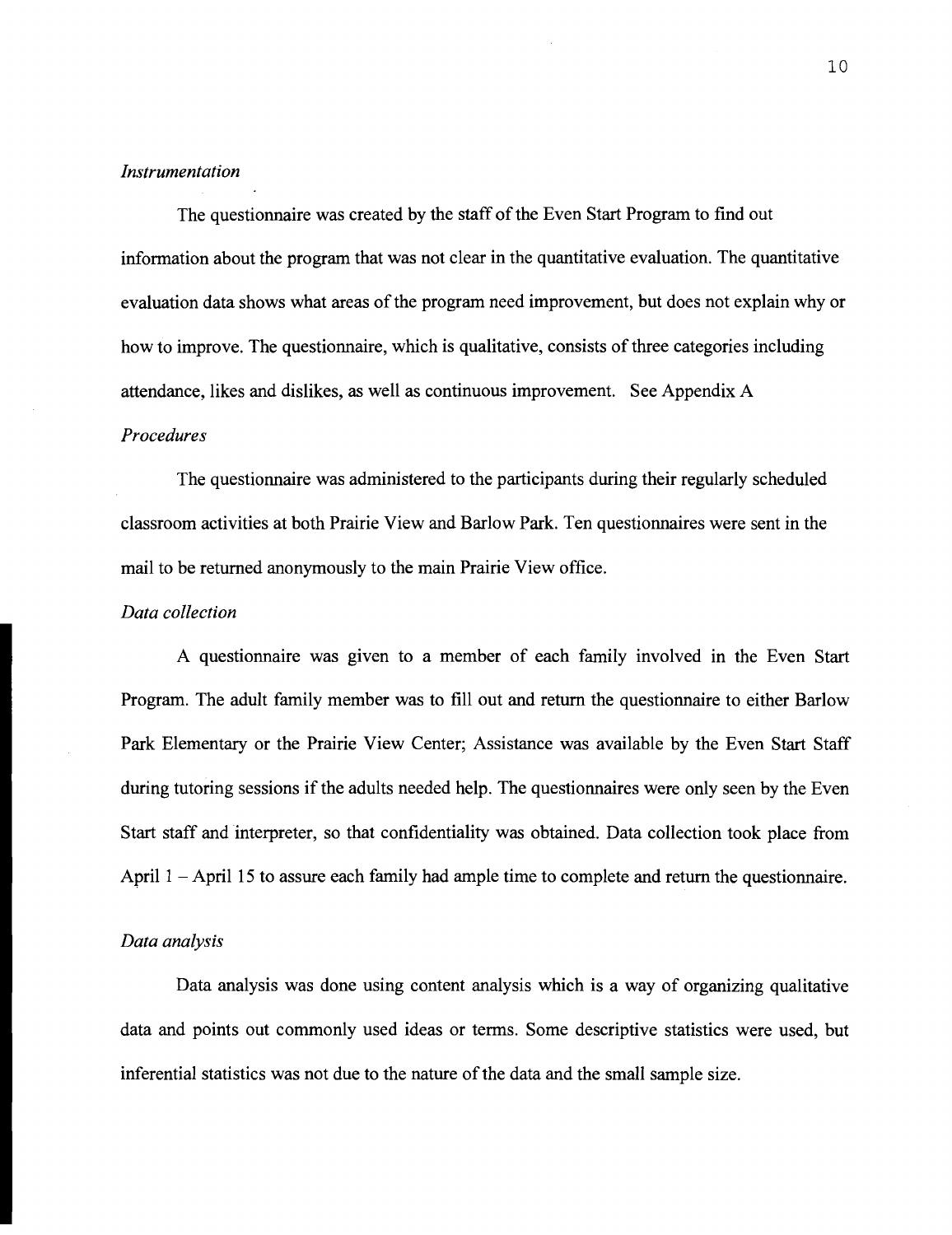#### *Limitations*

There are three limitations to this study. One limitation is that there are only 25 families which is a small sample size. Also, due to the low literacy skills and language barrier, some participants may need assistance and would not want to share their ideas with the people assisting them. However, the participants were told the nature of the research and the importance of continuous improvement and how valuable their cooperation was. Finally, due to the small nature of the study, external validity may be limited to a similar site.

#### *Summary*

In summary, a questionnaire was given to all participants of the Even Start program. The questionnaire was derived by the Even Start staff to find out qualitative questions about the program. The questionnaire was handed out during their regularly scheduled classroom time and assistance was given when needed. Data analysis was done using descriptive statistics and content analysis.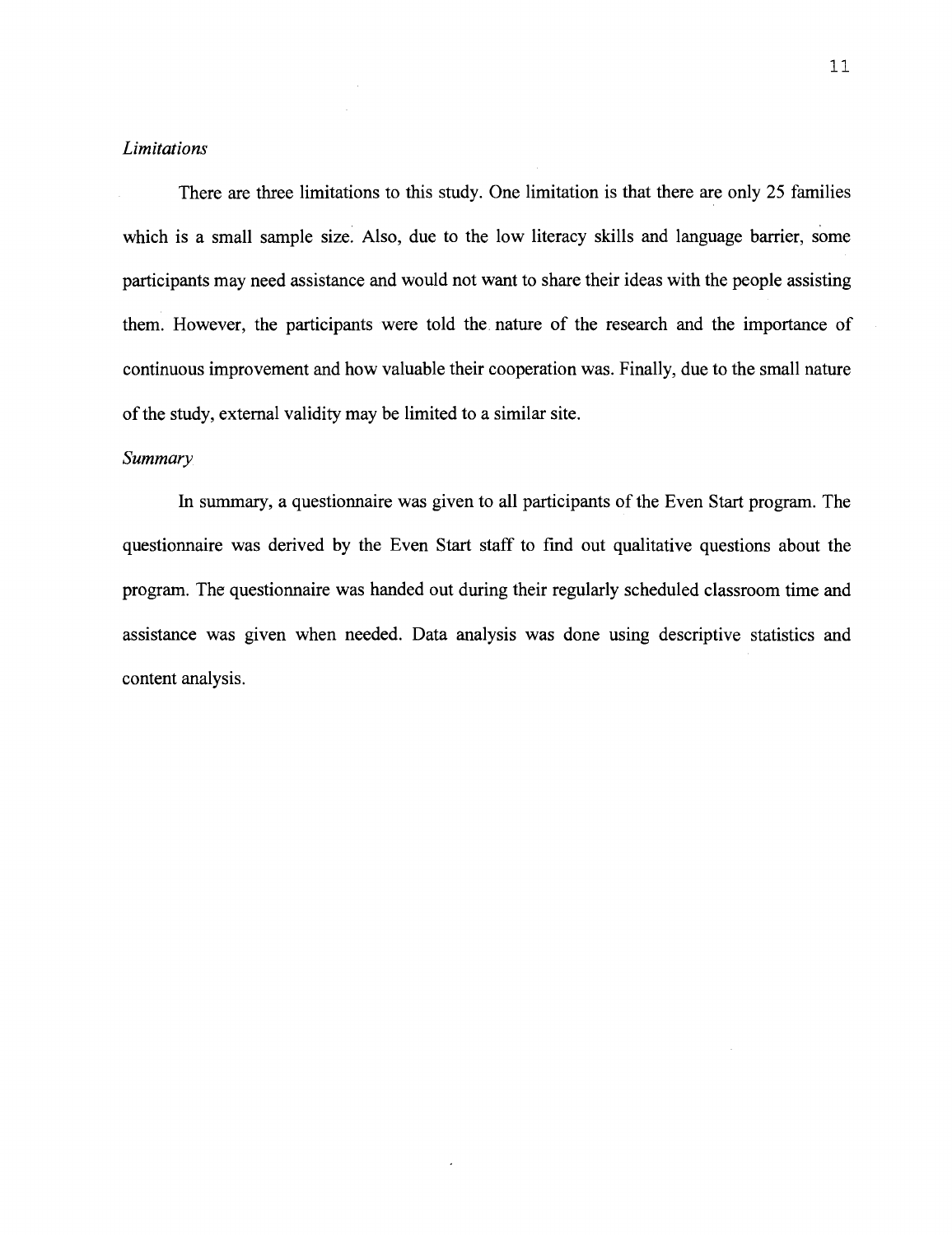#### **CHAPTER FOUR**

## **RESULTS**

### *Results*

The questionnaire **was** very useful in producing clear results. Frequencies were used to show the results of six questions and content analysis was used to examine all of **the** qualitative data.

The first question analyzed was reasons that make it difficult for your child to attend school regularly. No clear reasons were given for this question and the majority of **the** people asked listed other as the main reason and shared custody, illness, and transportation were all checked one time.





The participants were asked if they were willing to go to the public library and take part in activities set up there to meet the 6 hour requirement. 92% answered yes while 8% answered no.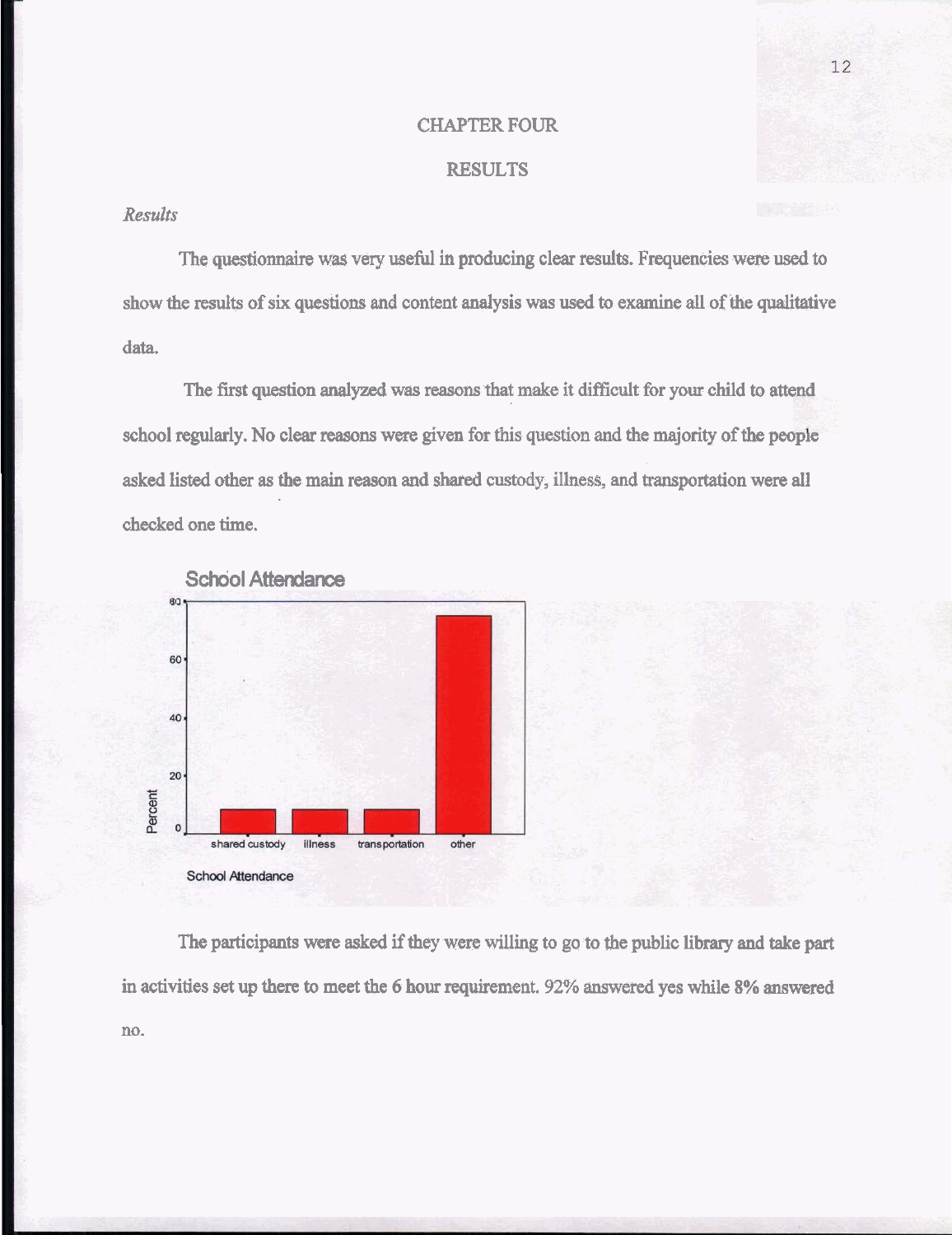

Are you able/willing to go to the public library?

100% of the participants surveyed said they would attend a monthly family activity

outside the regular classroom activities.



Would you attend a monthly family activity?

Only 64% of the people would be willing to take on more of a leadership role, whereas 36% would prefer not to. One person did not answer the question and is shown as a missing value.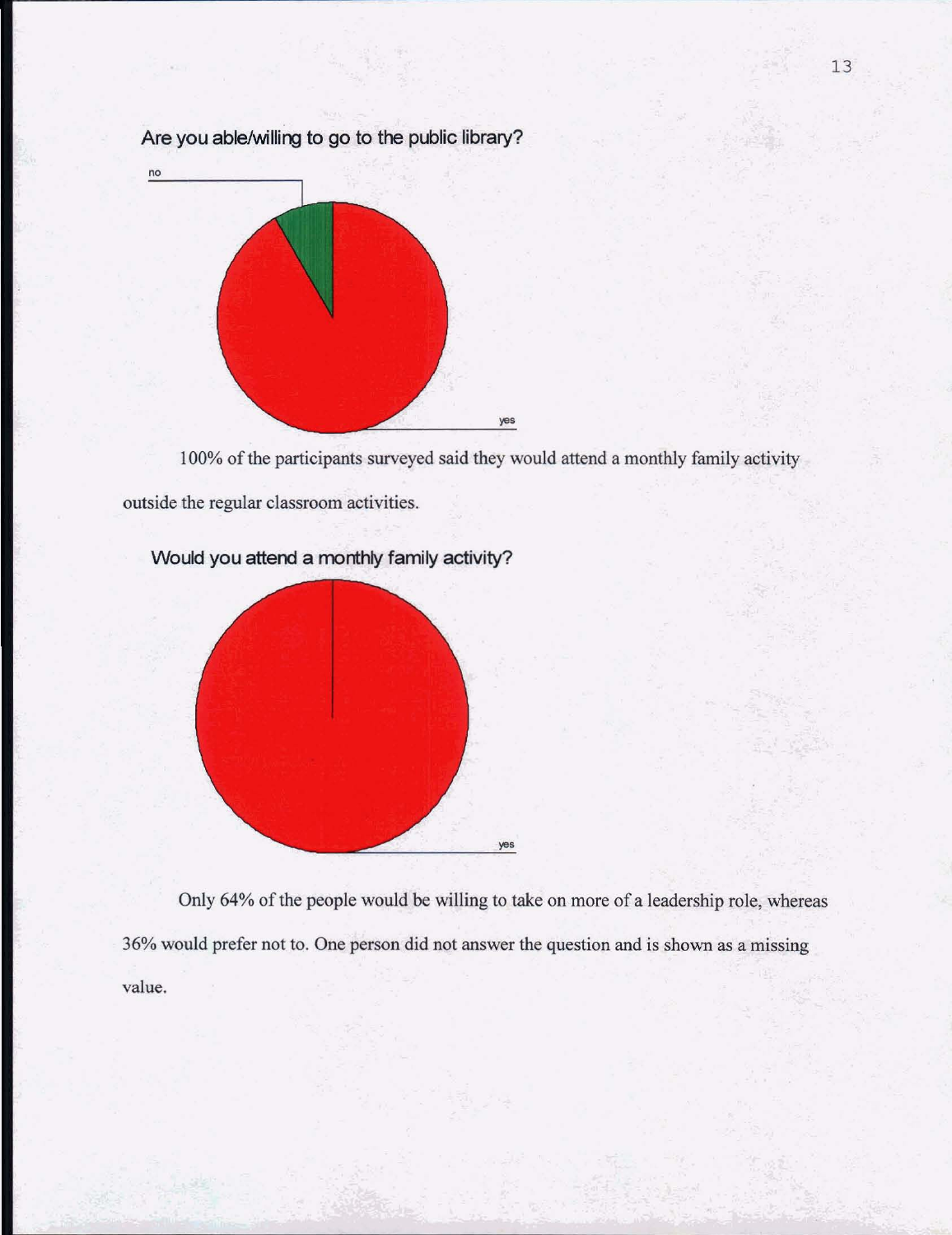**Interested in taking on more of a leadership role'** 



A large percentage of people thought that they have more of an active role in their child's education due to their participation in Even **Start.** 83% of the people answered yes whereas 17% of the people said no.



**Do you feel that you have more of an active role** 

67% of the people surveyed had a preference between Barlow Park and Prairie View whereas **33%** did not care. Of the people that **preferred** one over the other, **3** people **chase** Barlow Park and **3** people chose Prairie View,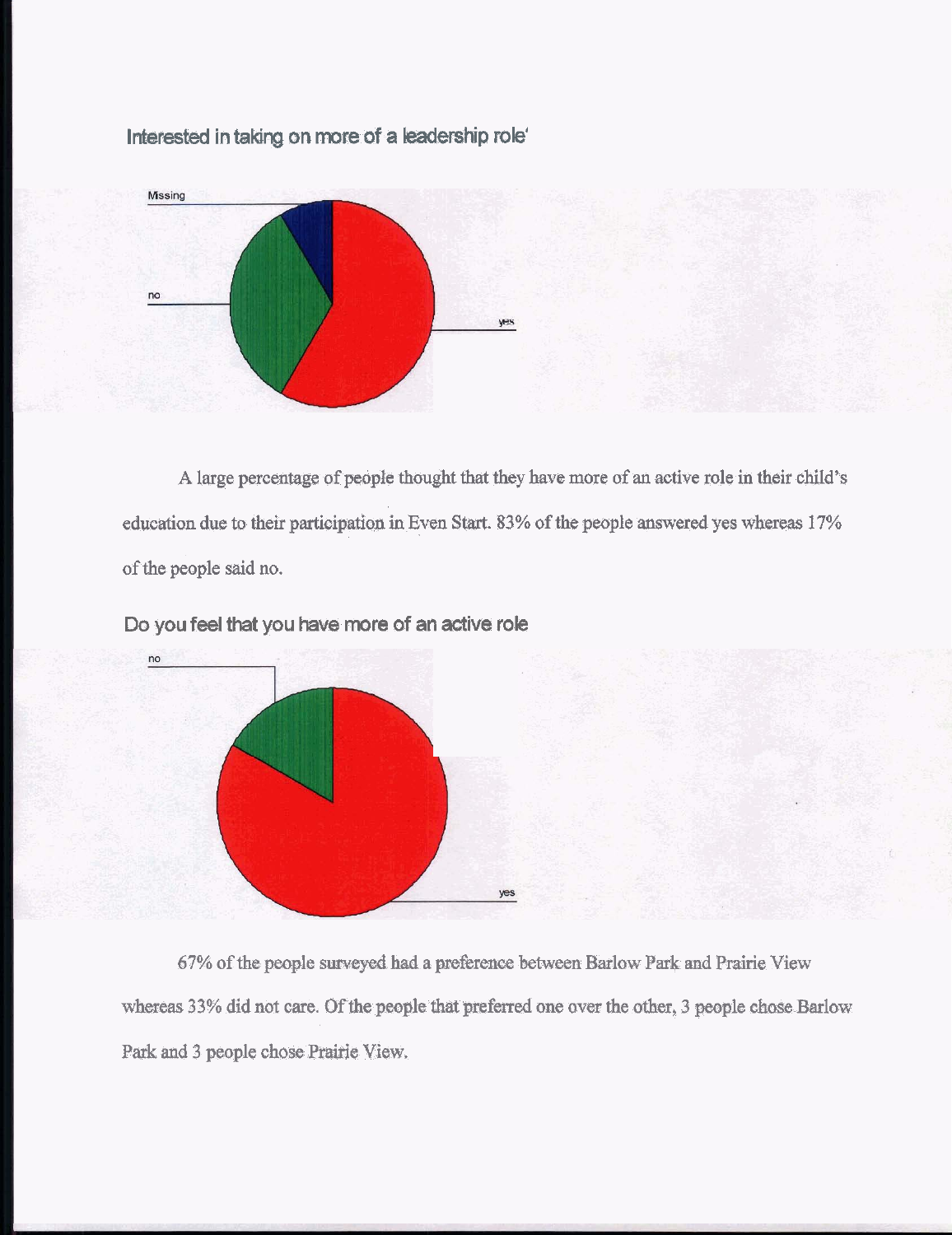

The content analysis revealed three main ideas. Using emergent coding, **the** qualitative data was analyzed and transportation, PACT, and age oriented activities were the **three** areas that stood out. Transportation or any words that **deal** with transportation were counted and people mentioned it 11 times. This **seems** to be a **main** problem with attendance. PACT was mentioned 6 times and when it was mentioned they raved about how much they liked it. Age oriented activities was not as big of a concern, but it was mentioned three times and most comments were only hit on one time.

# *Evidence*

One of the main reasons that this study was conducted was to find out reasons for lack of attendance among the participants. Based on the questionnaire and the content analysis, it is concluded that many of the participants have problems with transportation. Some of the reasons stated include gas prices, reliable vehicle, and long commute.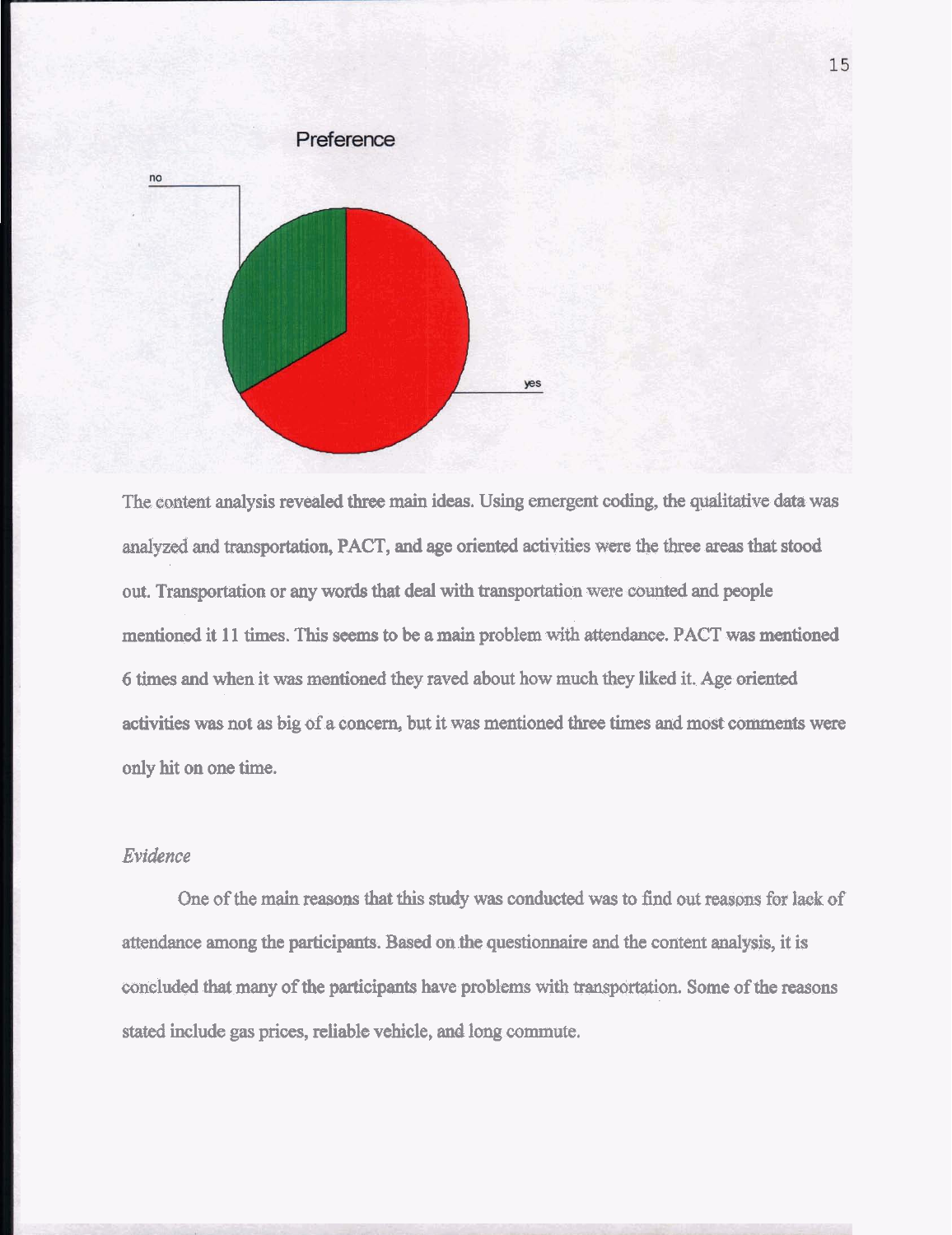### *Unanticipated findings*

Based on the content analysis, many of the people surveyed concluded that PACT is one of their favorite parts of the program. This conclusion was unanticipated although very useful knowledge for the organization.

# *Summary of Findings*

Findings suggest that the research questions of this study need some more attention. Transportation is a major issue and arrangements should be made to either pick up participants or form a carpooling plan. One of the other findings was that their needs to be more age appropriate activities for the children. Although this issue was not as important as the other findings, it should be addressed.

In summary, it appears that the majority of the people are very satisfied with the program, however, some logistics such as transportation and more age appropriate activities are not extremely difficult to overcome. The program could be more successful with the participants participating to the full extent.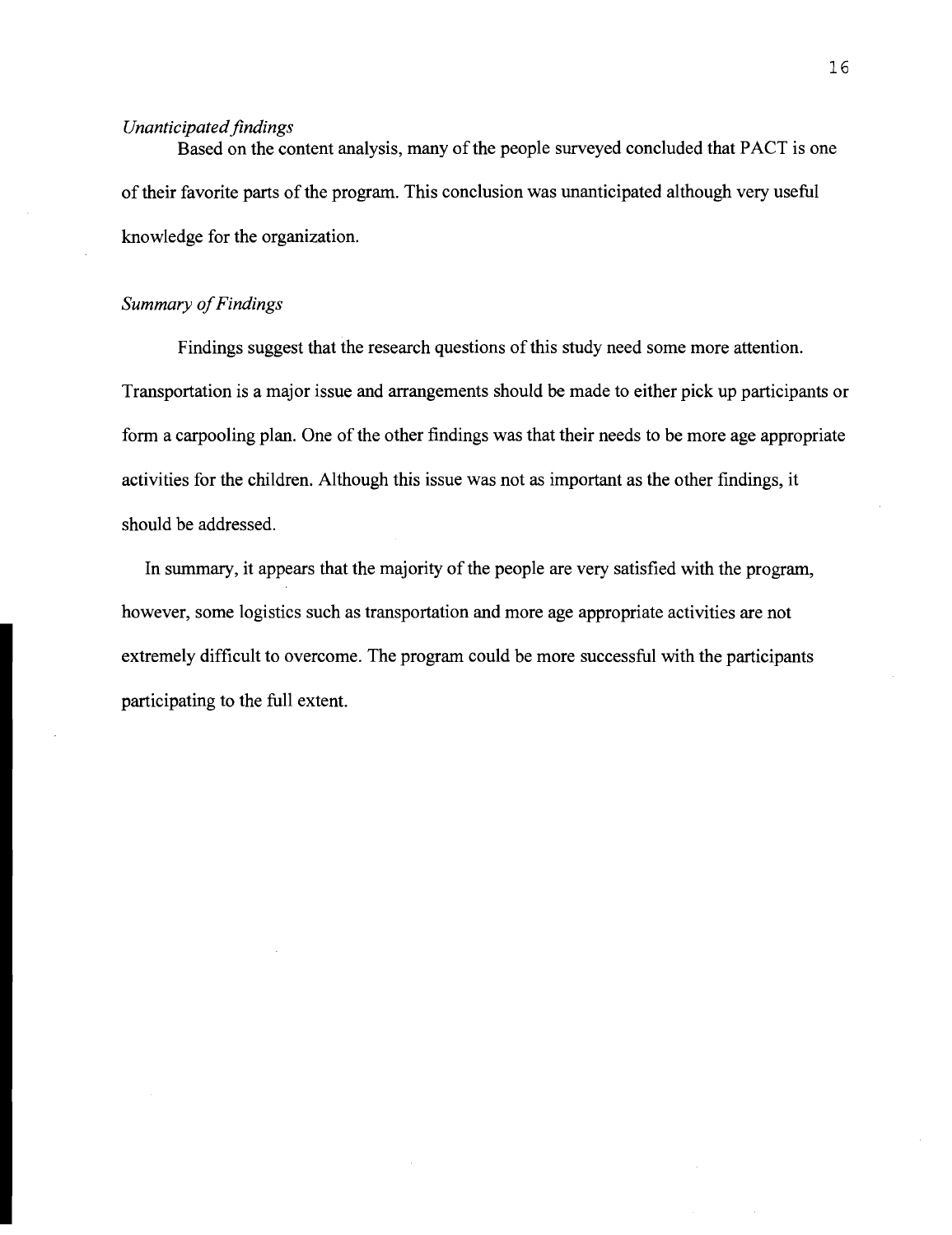#### CHAPTER FIVE

#### DISCUSSION

## *Summary*

This study has gone in depth about the Even Start Program and how the purpose of the program is to integrate early childhood education with adult literacy instruction. The principle partners and collaborators were identified and program details and classroom experiences have been shared. The literature review highlights the models of family literacy, importance of family literacy and the factor that make a successful program. Since the main purpose of the study was to gain feedback from the participants, a questionnaire was filled out by the participants to find out valuable information about the strengths and weaknesses of the program as well as reasons for lack of attendance.

#### *Limitations*

Due to the small nature of the study and individuality of the program, this study cannot be generalized to the main population. However, some of the ideas and the questionnaire could be tailored to ones own study to find out valuable information about their own program.

#### *Conclusions*

Based on the foregoing study the results contain three main points. These include the need for transportation, the fulfillment the participants gain from PACT, and the need for more age appropriate activities for the children. Transportation was a problem for the majority of the participants. They stated that gas prices were too high, the drive was too far, or their cars were not reliable enough. According to Morrow (1994), family literacy programs need to be tailored to fit the needs of their community. Since transportation is a huge need, carpooling or the Head Start bus should be considered. In the literature, PACT is used to improve the communication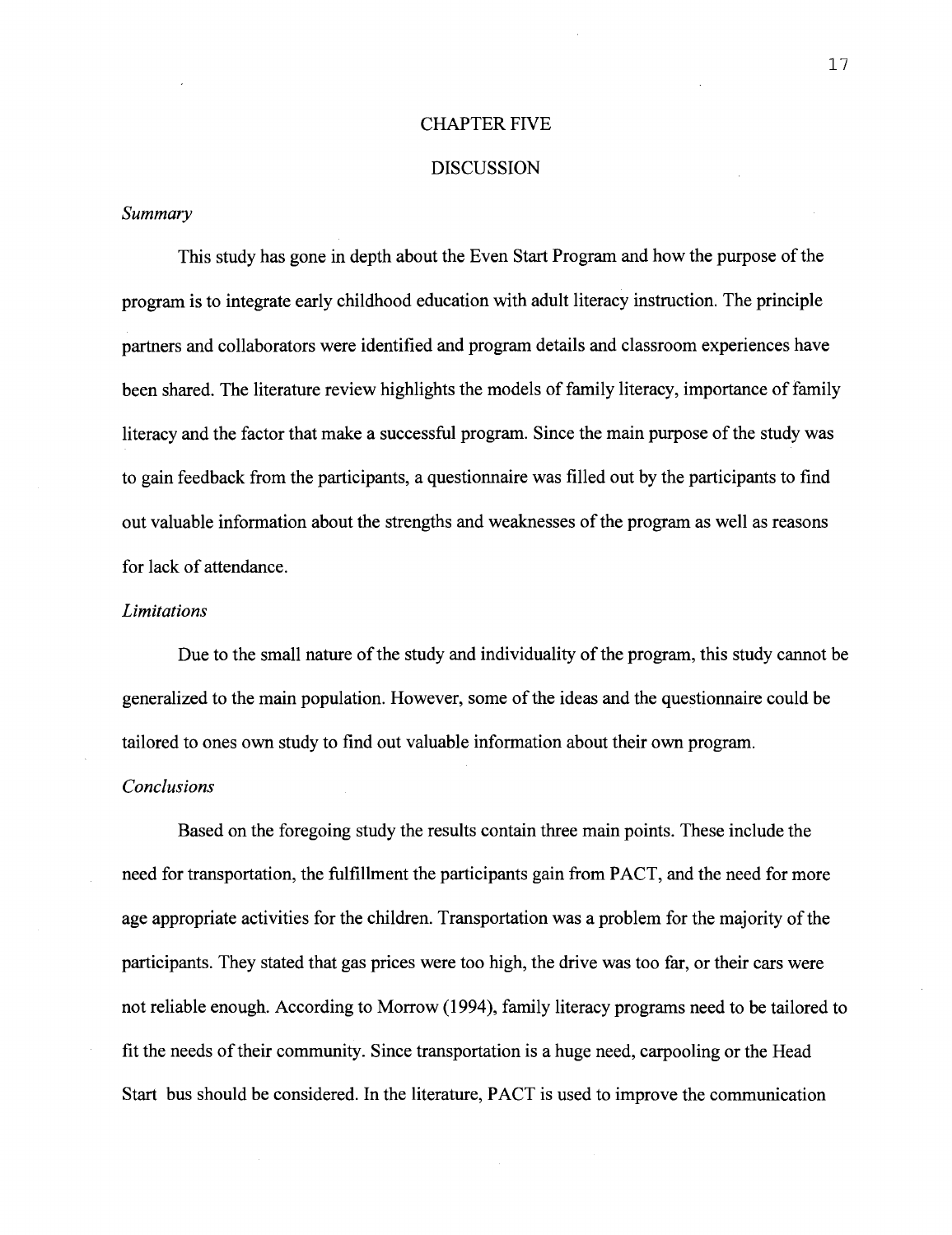between parent and child (Mitchell, 1991). Since many people expressed their jubilation for the PACT program and it is considered a very important element, Even Start should consider making PACT a bigger or longer portion of their program. Finally, several participants thought that their needed to be more age appropriate activities for the children involved. One element of a successful program is having competent and energetic teachers that can be creative and come up with new activities without expounding the resources. Crandall (1994) discusses how literacy instructors often are underpaid without contracts or benefits. Exceptions to increased salaries should be given to those teachers who show extreme potential.

#### *Implications*

As previously mentioned, family literacy programs need to tailor their program to meet the needs of the participants. Even Start has done a good job of providing food for the participants they come during dinner hours, and have scheduled Saturday mornings instead of all evening for people who may work **2nd** shift. Transportation is a big expense, but also a big burden for many of the participants. The rural area and lack of public transportation also makes it more of a difficult issue to deal with.

#### *Recommendations*

One recommendation for further research would be to conduct one more survey asking questions regarding all aspects of the transportation problem. There could be an easier solution if we were to have more information. All we know now is that it is a problem for most participants.

18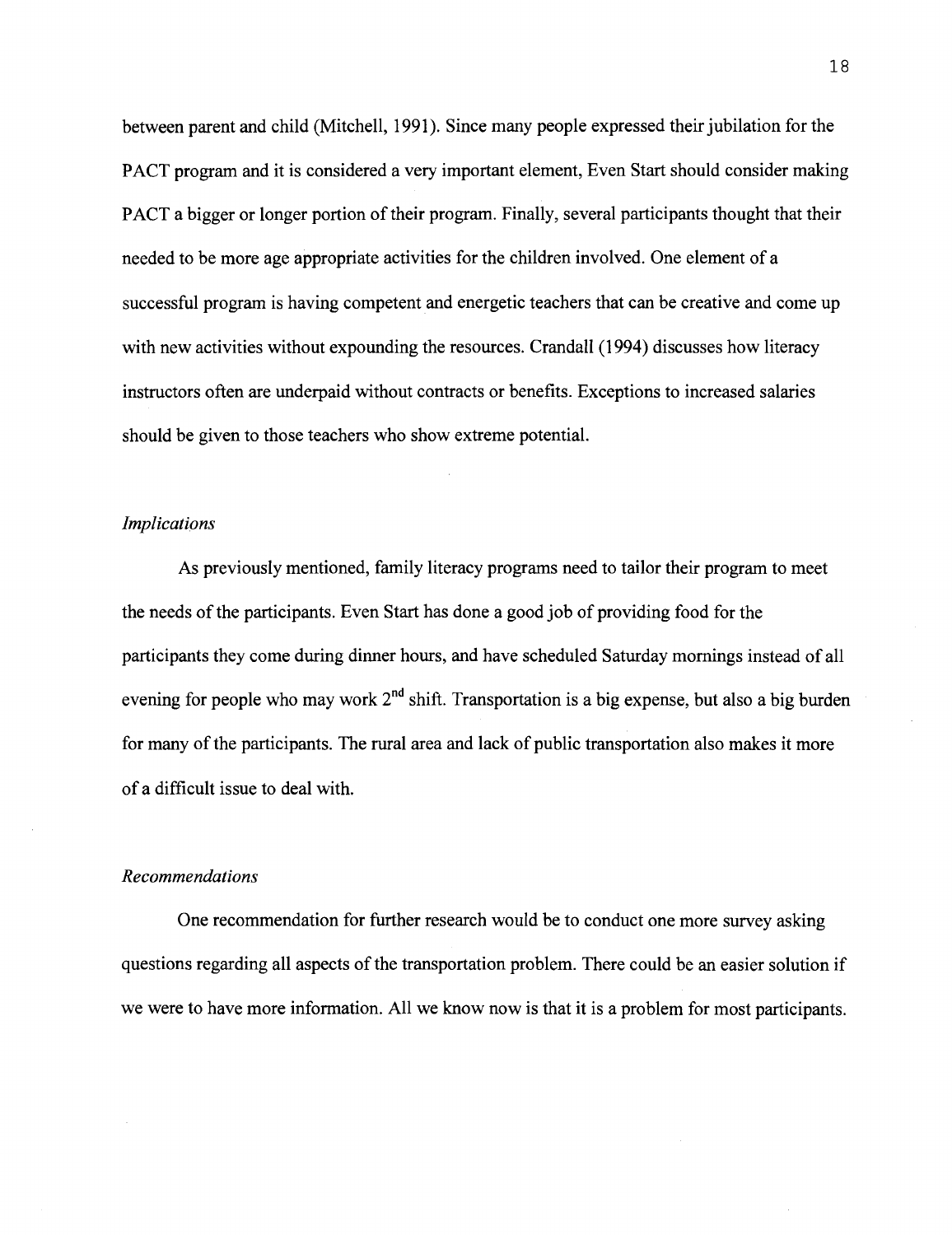#### **REFERENCES**

- Crandall, J. (1994). Creating a professional workforce in adult ESL literacy. *Eric Digest. Washington D.C.: National Center for ESL Literacy Education.* (EDRS No. EDO- $LE-94-01$ ).
- Crandall, J. (1993). Improving the quality of adult ESL programs: Building the nation's capacity to meet the educational and occupational needs of adults with limited English proficiency. *Paper prepared for the Southport Institute for Policy Analysis. Washington D.C.*
- Fitzgerald, N.B. (1995). ESL instruction in Adult Education: Findings from a national Evaluation. *Eric Digest. Washington D. C.* : *National Center for ESL Literacy Education.*  (EDRS NO. EDO-LE-95-03).
- Glover, Rebecca J. & Mitchell, Judith P. (1991). Promoting Family Literacy: An Alternative Intervention. *Journal of Instructional Psychology.* Vol. 18, Issue 3, p198,7p.
- Holloway, J.H. (2004). Family Literacy. *Educational Leadership, Vol. 61,* Issue *6,* p88, 2p.
- Jongsma, K.S. (1990). Intergenerational literacy. *The Reading Teacher, Vol. 43,* Issue 6, p426,2p.
- Morrow, Lesley M. (2004). Family Literacy: Home and School Working Together. *Reading Today.* Vol. 21, Issue **3,** p6,2p. Issue 3, p244,9p.
- Nolan, Robert E. (2001). The Power of Theory in the Administration of ESL Programs. Adult Basic Education. Vol. 11, Issue 1, 11p.

Nuckolls, M.E. (1991). Expanding students' potential through family literacy.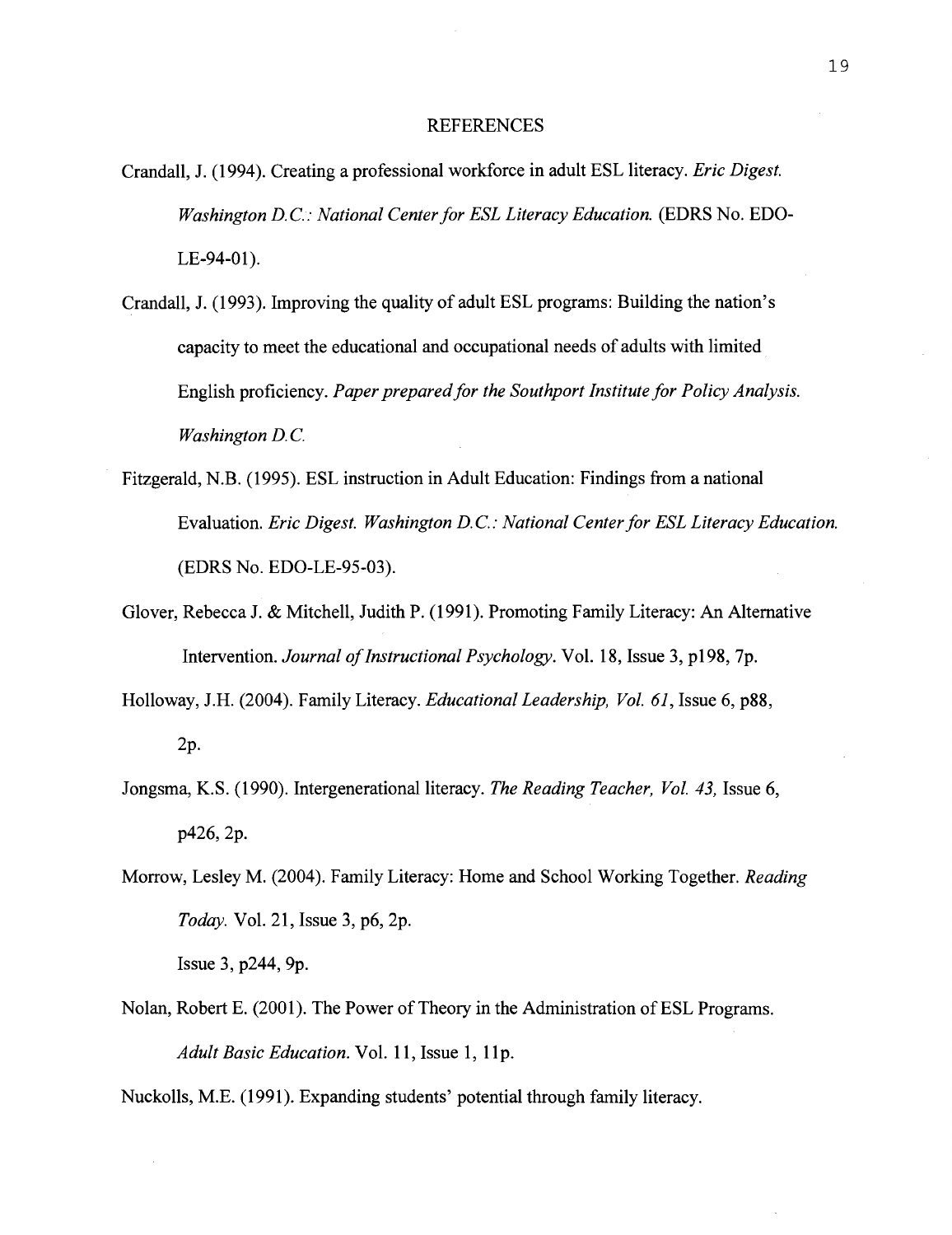*Educational Leadership, Vol.* 49, Issue 1, p45,2p.

- Paratore, Jeanne R. (2006). Approaches to Family Literacy: Exploring the Possibilities. *Reading Today.* Vol. 23, Issue 3, p394, 3p.
- Peyton, J. & Crandall, J. (1995). Philosophies and approaches in adult ESL literacy Instruction. *Eric Digest. Washington D. C.* : *National Center for ESL Literacy Education.*  (EDRS NO. EDO-LE-95-06).
- Smith, C.B. (1991). Family literacy: the most important literacy. The Reading Teacher, Vol. 44, Issue 9, p700,2p.
- St. Pierre, Robert G., Ricciuti, Anne E., & Rimdzius, Tracy A. (2005). Effects of a Family Literacy Program on Low-Literate Children and Their Parents: Findings from an Evaluation of the Even Start Family Literacy Program. *Developmental Psychology.*  Vol. 41, p953, 17p.
- Yaffe, D. & Williams, C.L. (1998). Why women chose to participate in a family literacy program and factors that contributed to the program's success. *Journal of Adolescent Literacy. Vol.* 42, Issue 1, p8, 12p.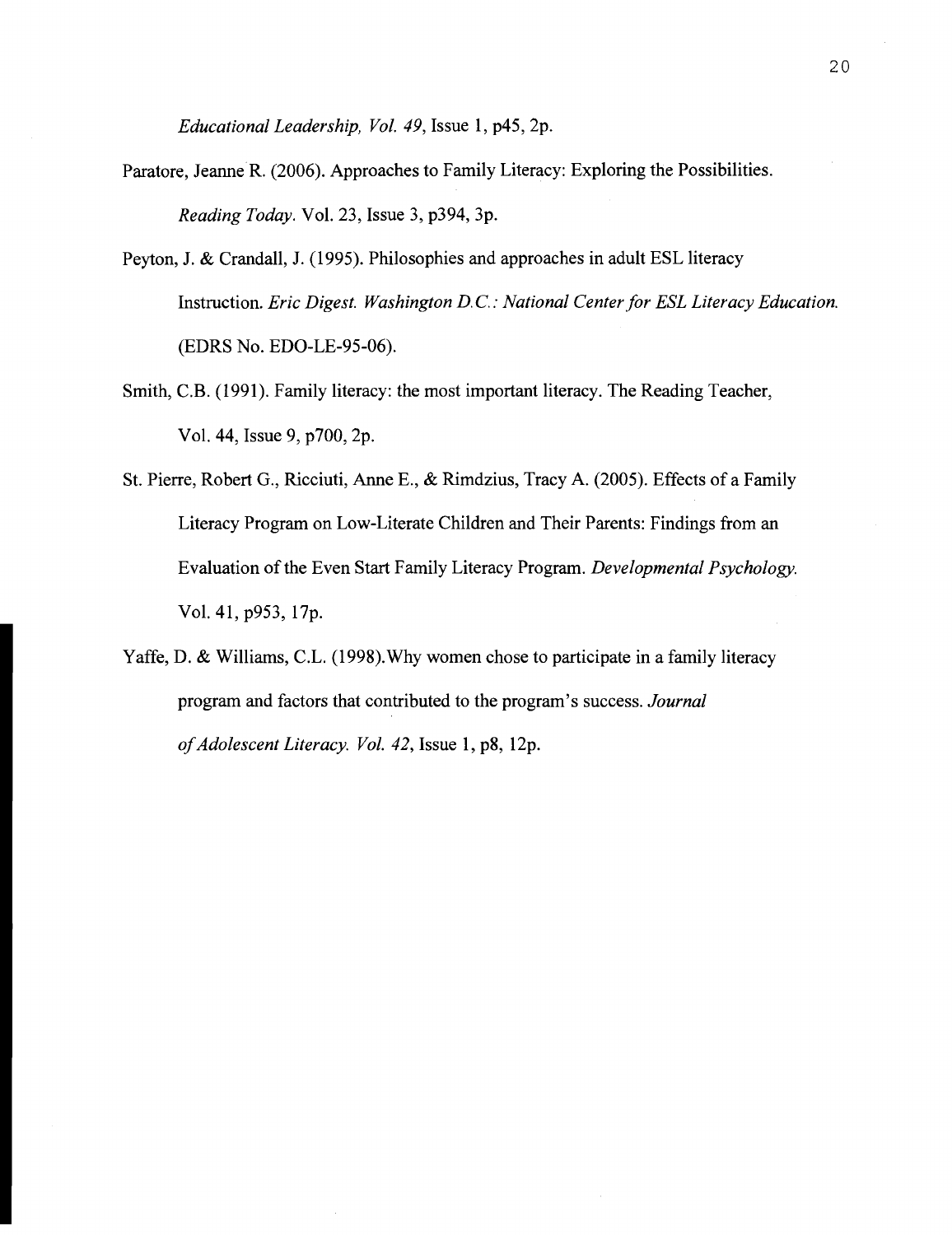## APPENDIX A

## EVEN START FAMILY LITERACY QUESTIONNAIRE

- 1. What activities would you like to see added to the program?
- 2. What resources would you or your family like to learn more about?
- **3.** What are some things that make it hard for you to come to class regularly?
- 4. Check any items that make it difficult for your child to attend school regularly 0 shared custody 0 illness 0 transportation 0 oversleep 0 other
- 5. What would make it easier for you to attend class *6* hrs. per week?
- 6. Are you able/willing to go to the public library and take part in activities set up there to meet the 6 hour requirement? O Yes O No 7. Would you attend a monthly family activity outside the regular classroom activities? 0 Yes 0 No 8. Would you be interested in taking on more of a leadership role in this program? 0 Yes 0 No 9. Do you feel that you have more of an active role in your child's education due to your participation in Even Start? 
Q Yes 
Q No 10. Do you have a preference in either the Barlow Park or Prairie View Site? If yes, please explain.  $Q$  Yes  $Q$  No